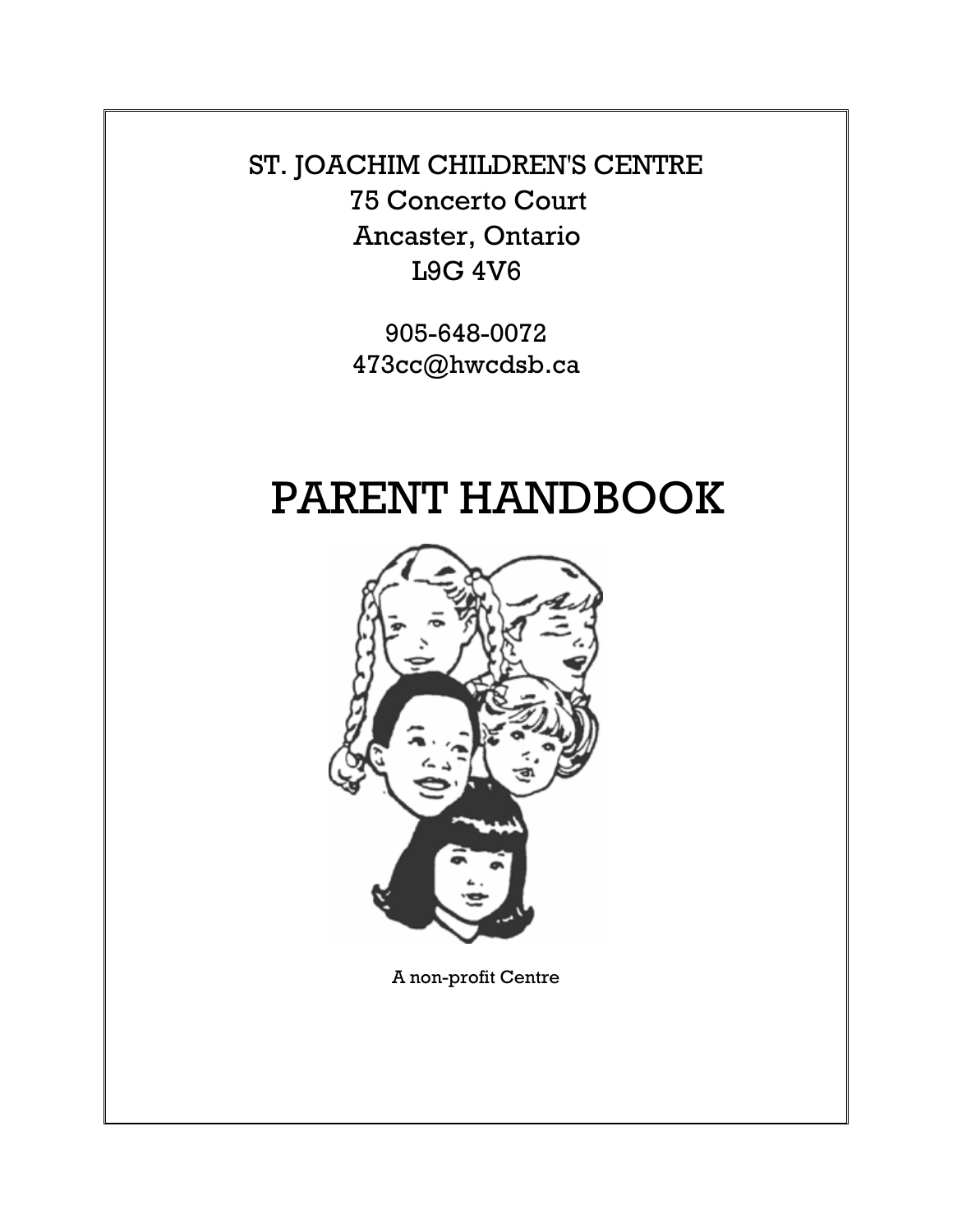## **Index**

| Page 3     |
|------------|
| Page 3     |
| Page 3-4   |
| Page 4     |
| Page 4     |
| Page 4-5   |
| Page 5     |
| Page 5     |
| Page 5     |
| Page 5     |
| Page 5     |
| Page 5     |
| Page 5     |
| Page 5     |
| Page 6     |
| Page 6     |
| Page 6-7   |
| Page 7     |
| Page 7-8   |
| Page 8     |
| Page 8     |
| Page 8-9   |
| Page 9     |
| Page 9-11  |
| Page 11-12 |
| Page 12    |
| Page 12-21 |
|            |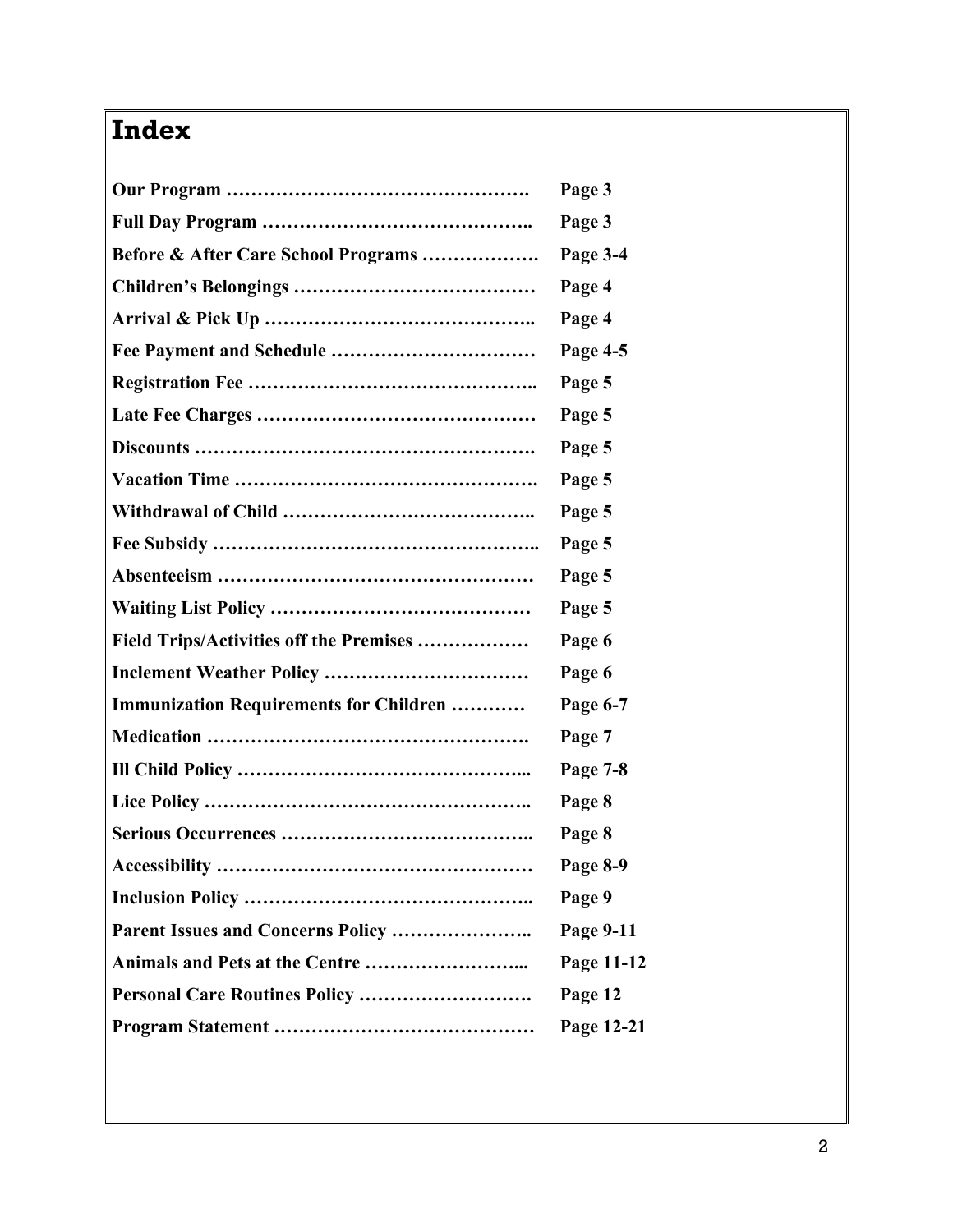## **Our Program**

St. Joachim Children's Centre provides quality early learning programs within the Catholic School environment based on our belief that children are competent, capable, curious and rich in potential. The Centre follows the *How Does Learning Happen* document using the four foundations; belonging, wellbeing, engagement and expression to enhance the programs. The Centre follows the Ontario Early Learning Framework, along with the Ministry of Education Guidelines. The approach of the program is based on supporting children and families as they develop, by providing enriched play based experiences. Through these experiences, children will explore, learn that they are capable and that they can make decisions, as well as solve problems that are meaningful to them. Program staff will support this through their understanding of early childhood development and viewing each child as capable, competent and curious.

## **Full Day Program**

The full day program will provide opportunities for your child to have indoor and outdoor experiences. St. Joachim Children's Centre offers full Daycare programs that operates from 7:15am to 5:45pm, Monday through Friday. The Centre is closed on Statutory Holidays. Full day programs during school P.A days including March Break, Winter and Summer Breaks are offered. The Centre will be closed on the following days:

- Family Day
- Good Friday
- Easter Monday
- Victoria Day
- Canada Day • Civic Holiday
- First Week of Summer Holidays
- Labour Day
- Thanksgiving Day
- Christmas Day
	- Boxing Day

The Daycare program is licenced for ages 2 ½ years of age to 12 years of age. Full time and part time programs are available. Part time spots are offered in the Daycare Program on a ½ day basis or 2 or more days a week, depending on the needs of the families. St. Joachim Children's Centre respects that every family situation may be different and we try to accommodate everyone's requirements to the best of our capabilities. Please discuss this with the Centre Supervisor upon registration.

## **Before/After School Programs**

The integrated Before and After school programs focus on complementing what happens during your child's regular day at school. The programs will include a mix of exploration guided and independent activities and outdoor play, which is a 30-minute requirement.

## FDLK (Full Day Learning Kindergarten):

## *Before School – Opens at 7:15am*

When dropping your child off in the morning please have your child put their items on their school hook or locker and proceed into the classroom room #2. The children will stay in the classroom until 8:40am and then proceed to go outside for outdoor play. A teacher will be on supervision at this time.

## *After School – Closes at 5:45pm*

The After-school program provides an optional snack for your child/children (peanut free). The program fosters the children's exploration, play and inquiry through child initiated and adult supported experiences. The program starts at 3:20pm when school is dismissed. Program takes place in both room #2 and room #17 depending on what class your child is in.

## Primary/Junior and Senior Groups (6-12 years of age):

## *Before School – Opens at 7:15am*

When dropping your child off in the morning please have them put their items in their locker and then proceed to the gymnasium. Primary, junior and senior groups are in the gymnasium until 8am and then will be split into two groups. The primary/junior group and the senior group will switch days either staying in the gym or in the wet area in the school. These space are shared between the groups for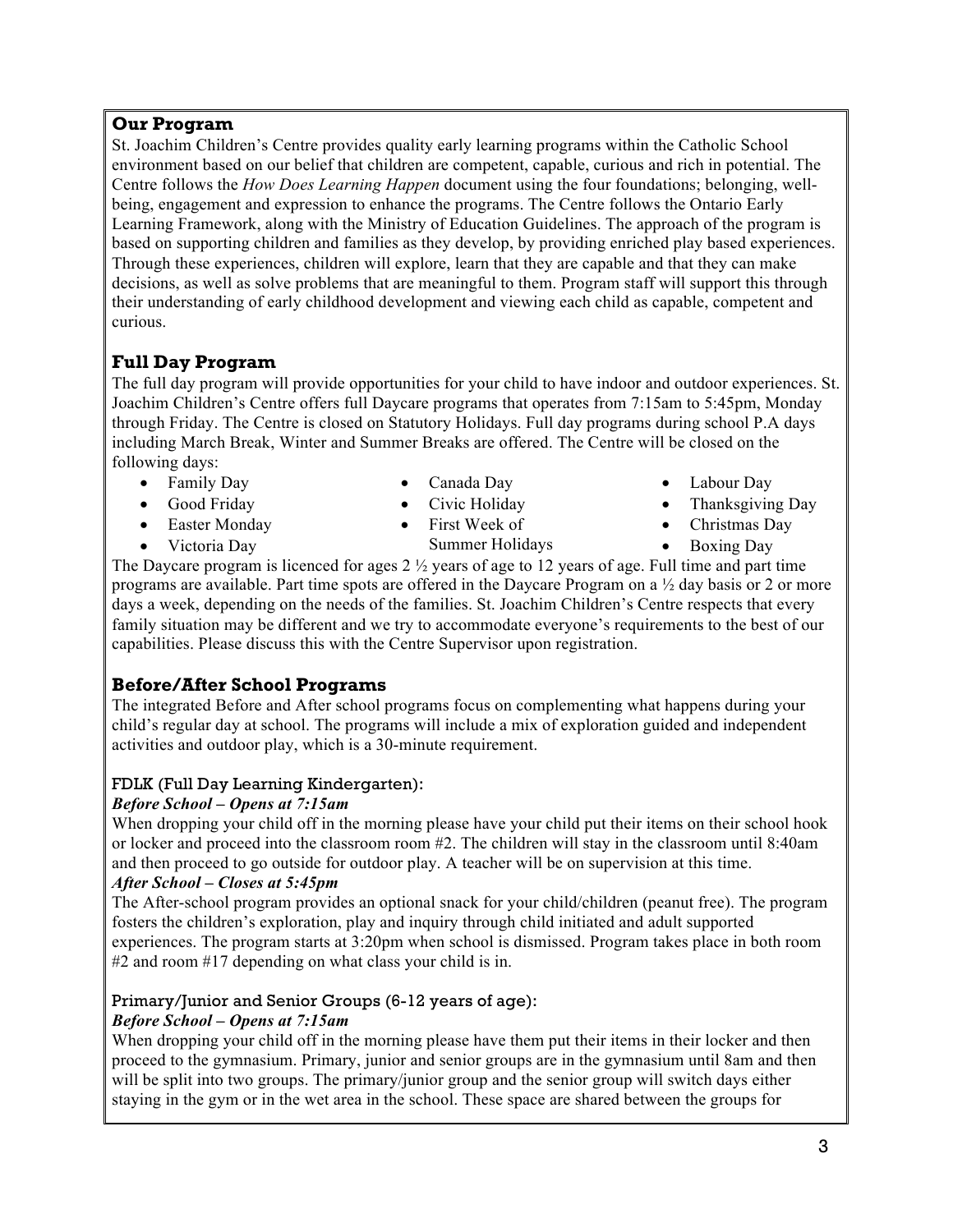different activities and variety during the week. The children will be provided opportunities to work on homework, participate in activities, visit the gym or library before school begins. At dismissal time at 8:40am the children will proceed outside to their designated areas on the playground, where they will be supervised until the school bell rings to start the school day.

#### *After School – Closes at 5:45pm*

The After-school programs begins when the children are dismissed at the end of the day. They will proceed to their area when the school bell rings for dismissal time.

- Primary/Junior Groups runs in the library and in room #14 (Grade 1-4)
- Senior Group runs in room  $#15$  (Grade 5-7)

The After-school program provides an optional snack for those children who want to participate. A program will be posted in each area of parent's information. A homework area will be available daily. Activities will reflect the children's interest and promote exploration. Outdoor play and indoor activities will be part of the program daily.

Please inform the Children Centre if your child will not be attending the program. 

## **Children's Belongings**

Children's clothing, outerwear and any other belongings your child brings to the Centre should be clearly labelled with the child's name. Also, a change of clothing should be left at the Centre in the event of a spill or an accident. We take no responsibility for loss or damages of any item brought from home.

## **Arrival and Pick Up**

The Centre opens at 7:15am and closes by 5:45pm. For the full day program, we do ask parents to please have your child arrive to the Centre by 9:00am as the daily routines have started. If your child will be late or not attending, please inform the Centre's office.

On arrival, please bring your child into the Centre and inform the staff of your presence. Similarly, when picking your child up in the evening, please make sure that the staff are aware of your departure.

Unless prior arrangements have been made, children will not be released to any person other than those specified on the admission forms. If someone else is to pick up your child the staff must receive written or verbal authorization before your child will be released. Such persons, (including parents) who are attending the Centre for the first time, will be required to show photo identification. In the event of a disaster, parents who have arrived at the Centre may remain with their child, but may not remove the child without first obtaining permission from the Supervisor, who will then adjust the attendance record. The designated place of emergency shelter for our staff and children is indicated on the parent board.

## **Fee Payment and Schedule**

Please call for more information and regarding current fees. Call: 905-648-0072 St. Joachim Children's Centre services are based on the ongoing costs of operation and the costs of other comparable child care Centres.

Fees are paid to the Centre Supervisor by a series of post-dated cheques in four installments throughout the school year. Payments must be made at the beginning of each installment period, unless arrangements have been made with the Centre Supervisor.

Installment periods are:

- September December  $31<sup>st</sup>$  (it will start on the first day of school in September)
- January  $1<sup>st</sup>$  March  $31<sup>st</sup>$
- April  $1<sup>st</sup>$  June  $30<sup>th</sup>$
- July  $1<sup>st</sup>$  August  $31<sup>st</sup>$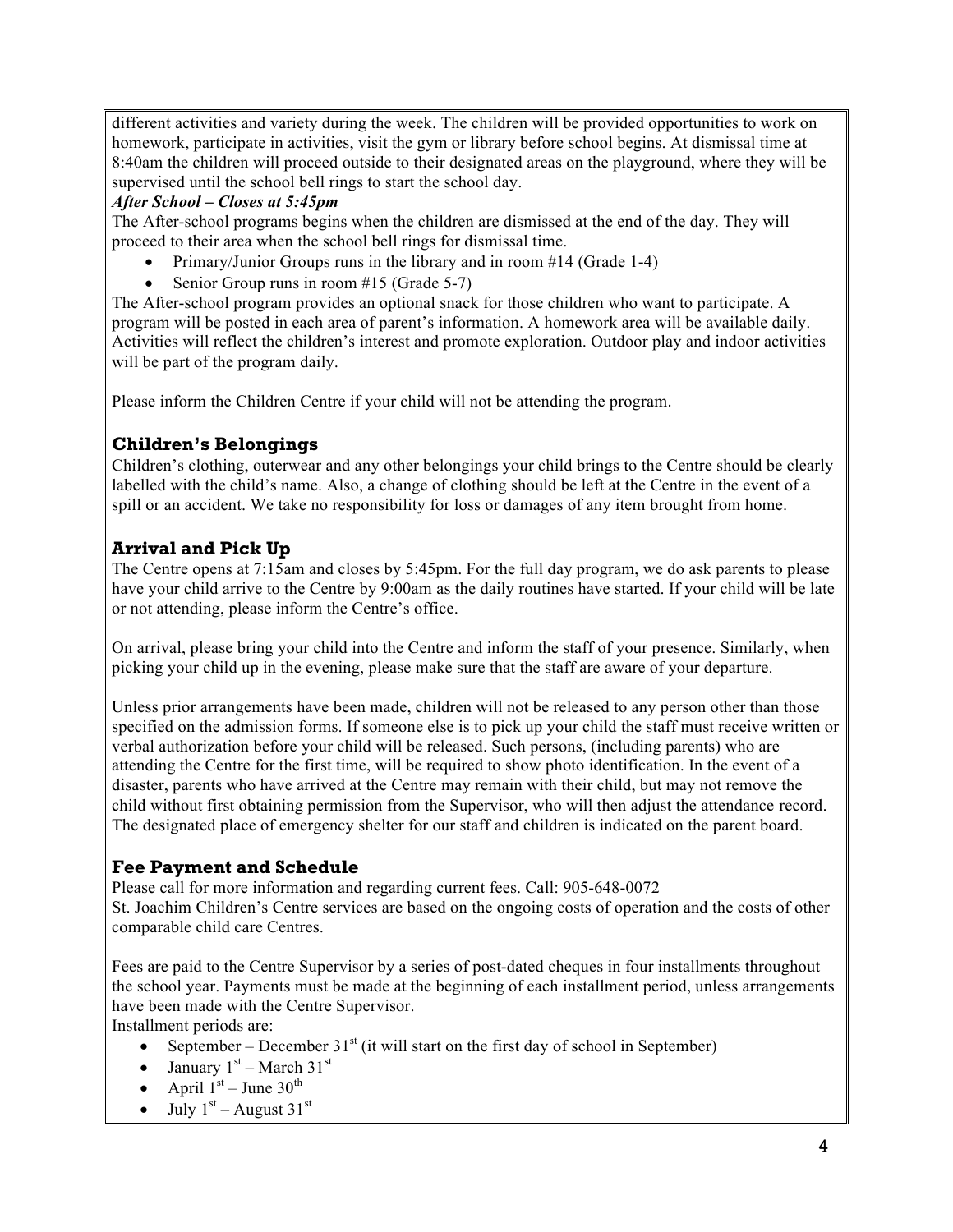At the end of each month, the Supervisor will reconcile the accounts and make the appropriate adjustments. Cheques are made payable to St. Joachim Children's Centre. A returned cheque fee will be charged \$20 (twenty dollars). Child care fees will remain the same should a child be absent from the child care Centre, regardless of whether the absence is caused by illness, vacation or any other reason.

## **Registration Fee**

Families who register will be required to pay a one-time, non-refundable registration fee. Please inquire amount of registration fee upon registering.

## **Late Fee Charges**

Where a parent is unable to complete a pick-up prior to the closing time due to exceptional circumstances, it is the obligation of the parent to:

- Contact an emergency back-up to arrange for alternate pick up and advise that person to bring photo identification to show Centre staff
- Contact staff to advise of the change in routine

If the child is picked up past the time of Centre closure, the parent will be charged a late pick up fee of five dollars for each five-minute period of part thereof. The clock at the Centre shall be used as the official time. Late fees are to be paid to the staff on duty at the time of the late pick-up. After three late pick-ups the board of directors will be notified.

## **Discounts**

A family that has two children registered full time in the programs will receive a 5% discount on the higher child's fees.

## **Vacation Time**

A child who attends full time will receive 2 weeks at no charge.

## **Withdrawal of Child**

A policy of two weeks written notice to the supervisor prior to the withdrawal of a child must be given prior to withdrawal or fees will be owing.

## **Fee Subsidy**

St. Joachim Children's Centre works along with the City of Hamilton to support families who need fee assistance. Families can apply for fee subsidy from the City of Hamilton, www.hamilton.ca

## **Absenteeism**

If a child will not be attending the Centre, please notify the staff at the Centre, or leave a message on the Centre phone line at (905)-648-0072, fees are still owing if your child is absent.

## **Waiting List Policy**

At St. Joachim Children's Centre, we do our best to accommodate each child who needs a spot at the Centre. Families can call the Centre and request a spot and according to licence capacity if a spot is available it will be given to the family upon request. However, if the Centre is at full capacity the Centre Supervisor will take the required information:

- Date of call
- Child's name
- Child's birth date
- Required schedule of days requested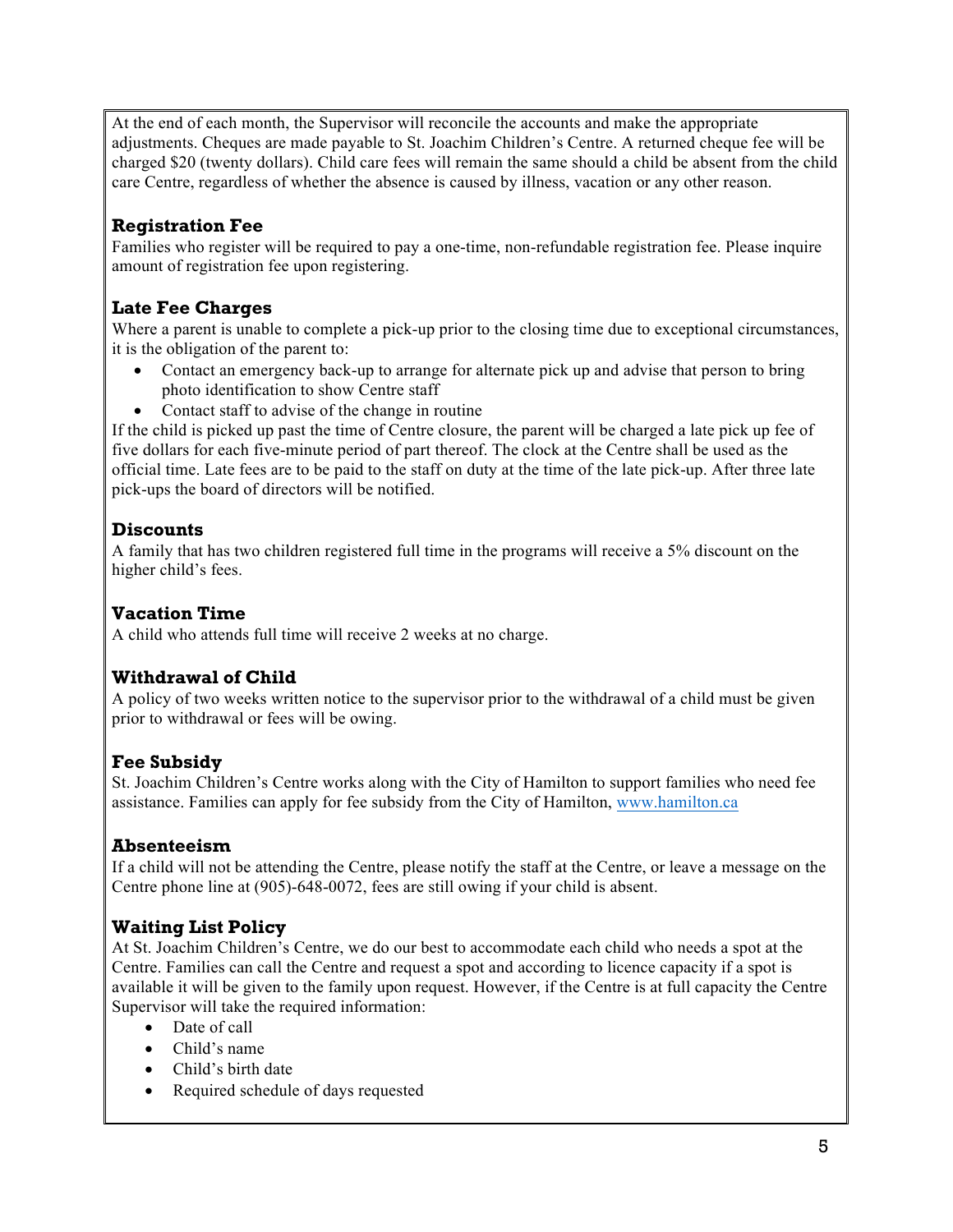The determination if a spot is given is factored on the family requirements. Example: part-time or fulltime spots that are available. Every accommodation will be made to provide your child a spot at St. Joachim Children's Centre. Families may also use the Hamilton One HSN website to find more information regarding finding and registering your child in a Childcare Centre, visit the City of Hamilton website.

## **Field Trip/Activities off the Premises**

St. Joachim Children's Centre offers field trips throughout the school year and during March Break and Summer Programs. Field trips are planned to enhance the program and to extend ideas presented by children's inquiry. The Centre Supervisor along with staff will plan the field trip and make the necessary arrangements.

The Centre only uses School Buses for transportation and trips forms must be signed prior to any child attending the field trip by a parent or guardian. If there is an added cost for the field trip this will be indicated on the trip form and cash or cheque will be required.

If a child does not have permission to attend a field trip or off-site activity, parents will be expected to find alternative care for their child for that day. If a parent wants to volunteer to help during a field trip, they must check with the Centre Supervisor and staff on availability, and must hold a current vulnerable sector police check.

The permission form for walks is a part of the registration package and must be signed by a parent or guardian. Staff at St. Joachim Children's Centre may take the children for a walk outside of the playground. The walk may consist of around the school property or around the neighbourhood.

## **Inclement Weather Policy**

The Inclement Weather Policy is as follows:

- If St. Joachim Catholic School is closed, then the Children Centre is also closed.
- Announcements of the school and bus cancellations will be made on local media outlets, the school website and the Centre's answering machine.
- When the bus transportation is cancelled, but the school is open, the Centre will remain open. It will be the responsibility of parents to decide whether they can safely transport their children to and from the Centre.
- If conditions worsen during the day so much so that the Centre must close early, parents will be notified. If a parent cannot be reached, the emergency contact person will be notified.

## **Immunization Requirements for Children**

St. Joachim Children's Centre shall ensure that before a child who is not in attendance at a school or private school, within the meaning of the Education Act, is admitted to the Children's Centre it operates and from time to time after, the child is immunized as recommended by the local medical officer of health.

If a parent objects to the immunization of their child on the grounds that it inflicts with the parent's religion or a legally qualified medical practitioner gives medical reason as to way the child should not be immunized, an objection documentation is required.

Objections and medical reasons shall be submitted in a form:

- Statement of Medical Exemption
- Statement of Conscience or Religious Belief

Forms must be completed by the parent of the child objecting immunization alongside a regulated health professional. These forms can be obtained from the Centre Supervisor or can be retrieved from the Ministry of Educations website. Once completed this will be kept in the child's file.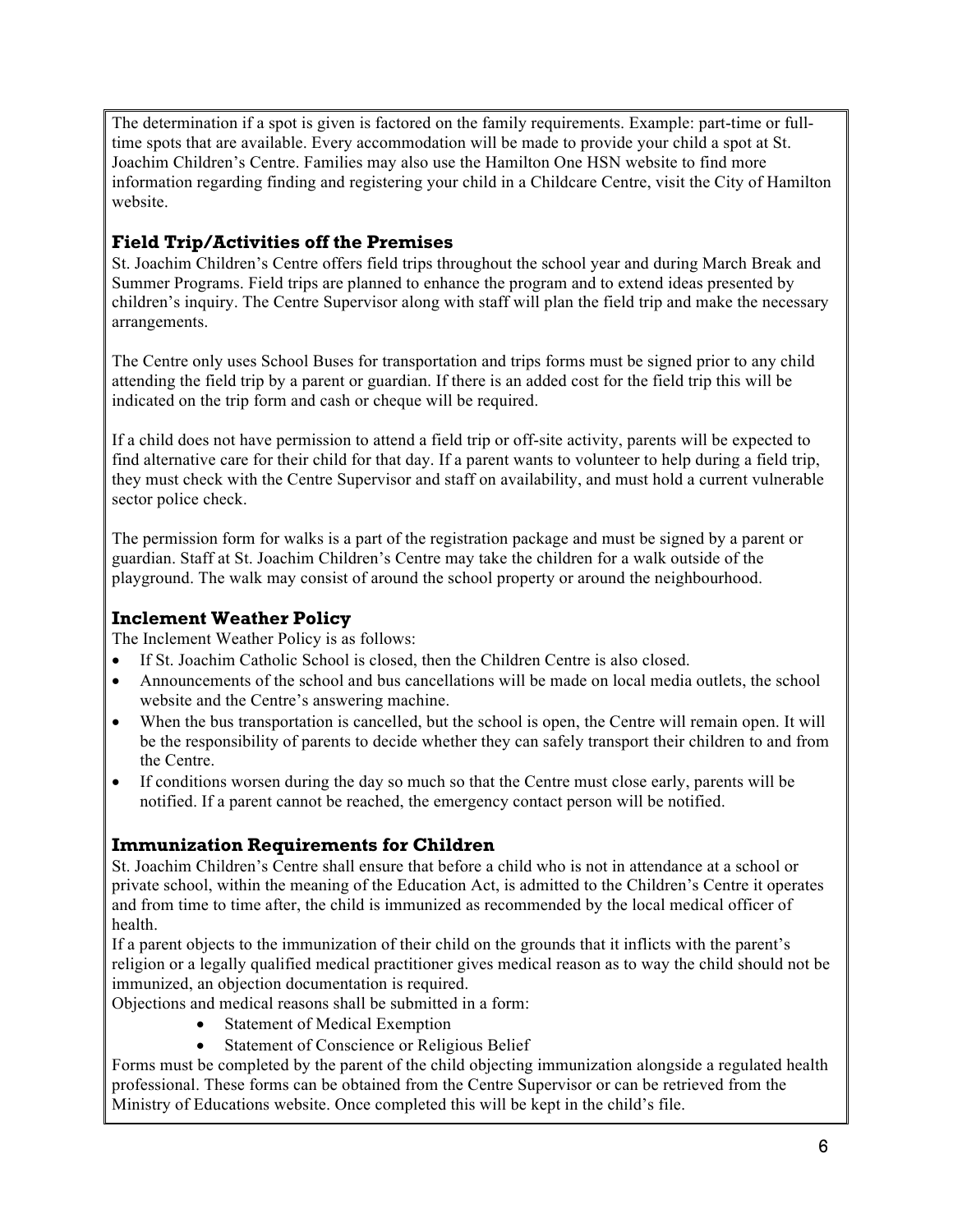## **Medication**

The Centre Supervisor and a designated staff member will only administer prescribed medication, nonprescription medication and topical creams that are in their original container. In accordance with the Child Care and Early Years Act and procedures, the prescribed medication and non-prescription medication must be affixed with the label indicating the name of the child, the medication prescribed, dosage and expiry date, as well as how the medication or cream should be stored. In addition, parents must complete a parent authorization form to administer the medication.

Topical cream, such as polysporian, sunscreen, etc. will be applied at the request of the parent. Topical agents must be in their original container and be labelled with the child's name. An authorization of administration form giving clear instructions, signed by the parent will need to be completed.

With the administration of asthma and other emergency medications a written procedure outlining where the medication is to be stored and how the medication is to be administered is required (e.g. selfmanagement and administration will be developed in consultation with the child's parents and doctor). An individual plan to support children with medical needs that include strategies and steps to reduce the risk of exposure to any situation that may exacerbate the medical condition. This includes medical conditions such as asthma, seizures, diabetes, anaphylaxis, etc. Training would be required on procedures to be followed in the event of a child having a reaction or experiencing medical distress.

In the case of Epinephrine-Auto-injector (Epi Pen), all staff will receive training on how to use the epipen annually, by a professional certified trainer. Parents will be asked to sign a form indicating that they agree with the training and have been made aware of the date that the service took place. The medication will be stored in the Supervisors office. A medical bag will also accompany staff when the program is outside or away from the Centre.

## **Ill Child Policy**

Communicable diseases can be spread quickly in a setting where children play closely together. It is very important to assess your child prior to bringing him/her to the children care Centre. When you child is ill he/she must be kept at home. Sending your child to the Centre when they are ill exposes other children and makes them vulnerable to the illness.

This policy on illness has been developed in consultation with the Public Health Department.

You should not bring your child to the Centre if he/she has:

- **Vomiting or Diarrhea** (diarrhea is 3 or more loose, watery bowel movements within 24 hours)
- **Fever** (temperature above 37.5 degrees Celsius or 98.6 Fahrenheit)
- **Earache** or any drainage from the ear
- **Eye Irritation** with discharge or redness
- **Rashes or Skin Irritations** should be looked at by a doctor
- **Sore Throat**
- **Excessive Coughing**
- **Lice** (that has not been treated)

In addition, if your child is given a prescription by his/her doctor, the child should be on the medication for at least 24 hours, free of fever, diarrhea and vomiting before he/she returns to the Centre.

Each child's situation will be reviewed individually by the Centre Supervisor.

Should your child become sick while at the Centre, you will be notified and suitable arrangements MUST be made for returning him/her home. If you are unable to pick your child up, then your designated contact person will be notified.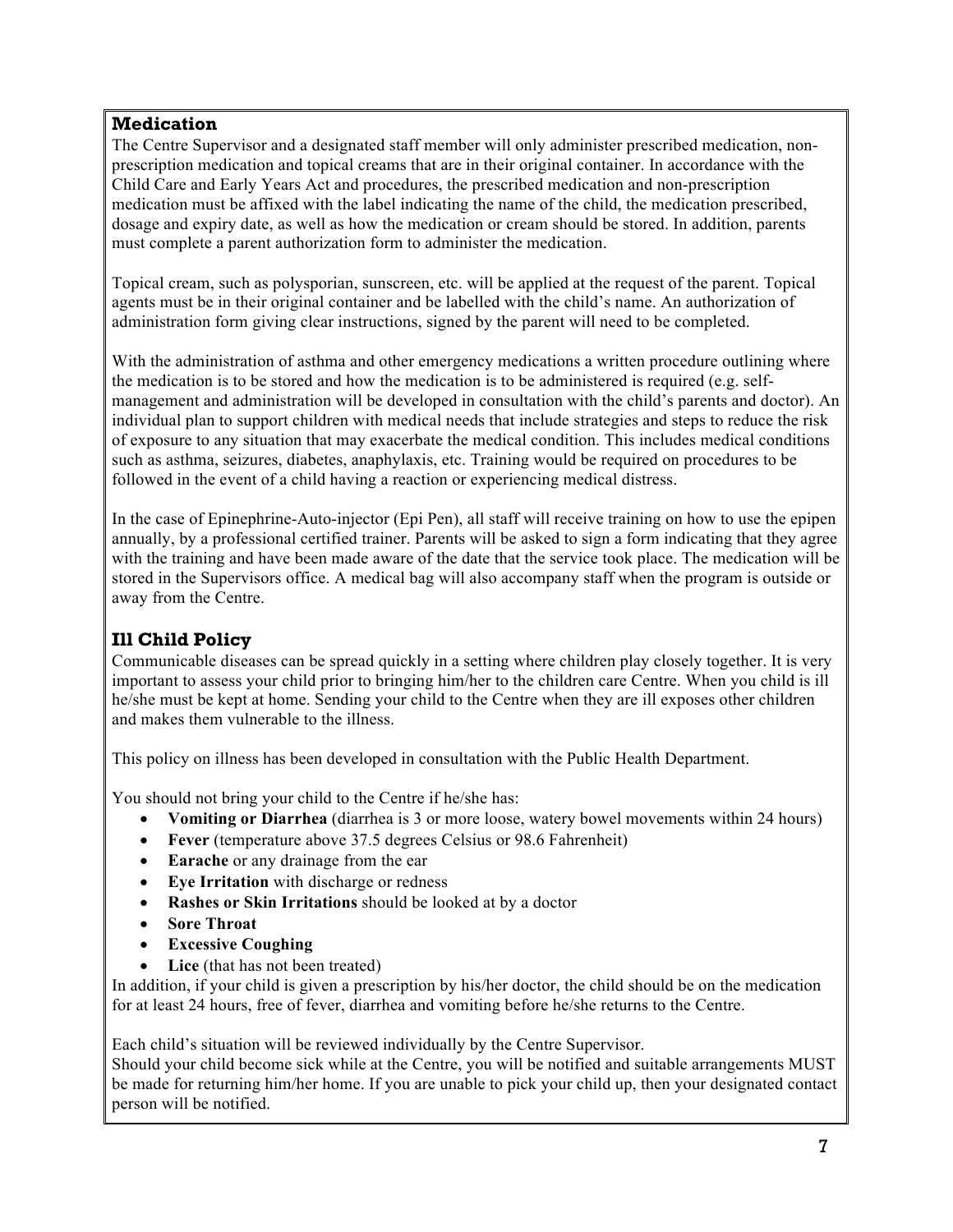A school-aged child who becomes ill during school will not be permitted to attend the After-school programs. Either school staff or the Centre's Supervisor will be responsible for contacting parents regarding the child's illness.

## **Lice Policy**

St. Joachim Children's Centre is committed to ensuring that all reasonable efforts are made to protect the health and well-being of our children by creating awareness of head lice and preventing and/or minimizing that spread of head lice in the Children's Centre.

Base on medical recommendations, it is essential that head lice be treated with two applications of an approved treatment seven days apart. It is also essential that nits (lice eggs) be picked out of the hair to ensure that they do not hatch into live lice.

- Parents will be notified if your child has been identified with lice and asked to be picked up from the Centre to administer the proper treatment needed to treat lice.
- Parents are required to complete the first application of an approved treatment prior to the child coming back to the Centre.
- Parents are to complete a Verification of Treatment form and return it to the Centre when the first application has been completed.
- The Centre will post a note on the front door of the Centre letting parents know that a case of lice has been identified and to please take the necessary precaution and check their child's hair weekly. The confidentiality of all cases will be respected.
- The Centre also requires families who do identify that their child has lice to report this to the office so that procedures can be taken to ensure that no outbreaks will occur.

The Centre will work along with Bayshore Home & Health Professionals, and have monthly or when needed lice checks. Notification on when this occurred will be placed on the front door of the Children's Centre.

## **Serious Occurrence**

St. Joachim Children's Centre is responsible for delivering services that promote the health safety and well-being of each child in our care. One of the ways that the Centre supports children's well-being and safety is by complying with the Ministry of Education requirements regarding Serious Occurrences.

The Serious Occurrence Policy is reviewed by staff annually with the Supervisor. A report is made to the Ministry regarding the type of Serious Occurrence and then a Serious Occurrence Notification Form is posted at the Centre for 10 business days, located on the office door at the front of the Children Centre.

Discussion with the program staff and parents regarding the incident will be planned for between the family and staff. The Centre promotes open-communication between the families that we serve and want to foster a positive relationship.

## **Accessibility**

St. Joachim Children's Centre is committed to providing services to students, parents/guardians, the public and staff that are free of any barriers and biases. We strive to ensure that key principles of independence, dignity, integration, inclusiveness and equality of opportunities are reflected and valued in the learning and working environment.

In compliance with the Accessibility Standards for Customer Service, Ontario Regulation 429/07, created under the Accessibility for Ontarians with Disability Act, 2005, St. Joachim Children's Centre is committed to providing services in a way that is accessible to all customers.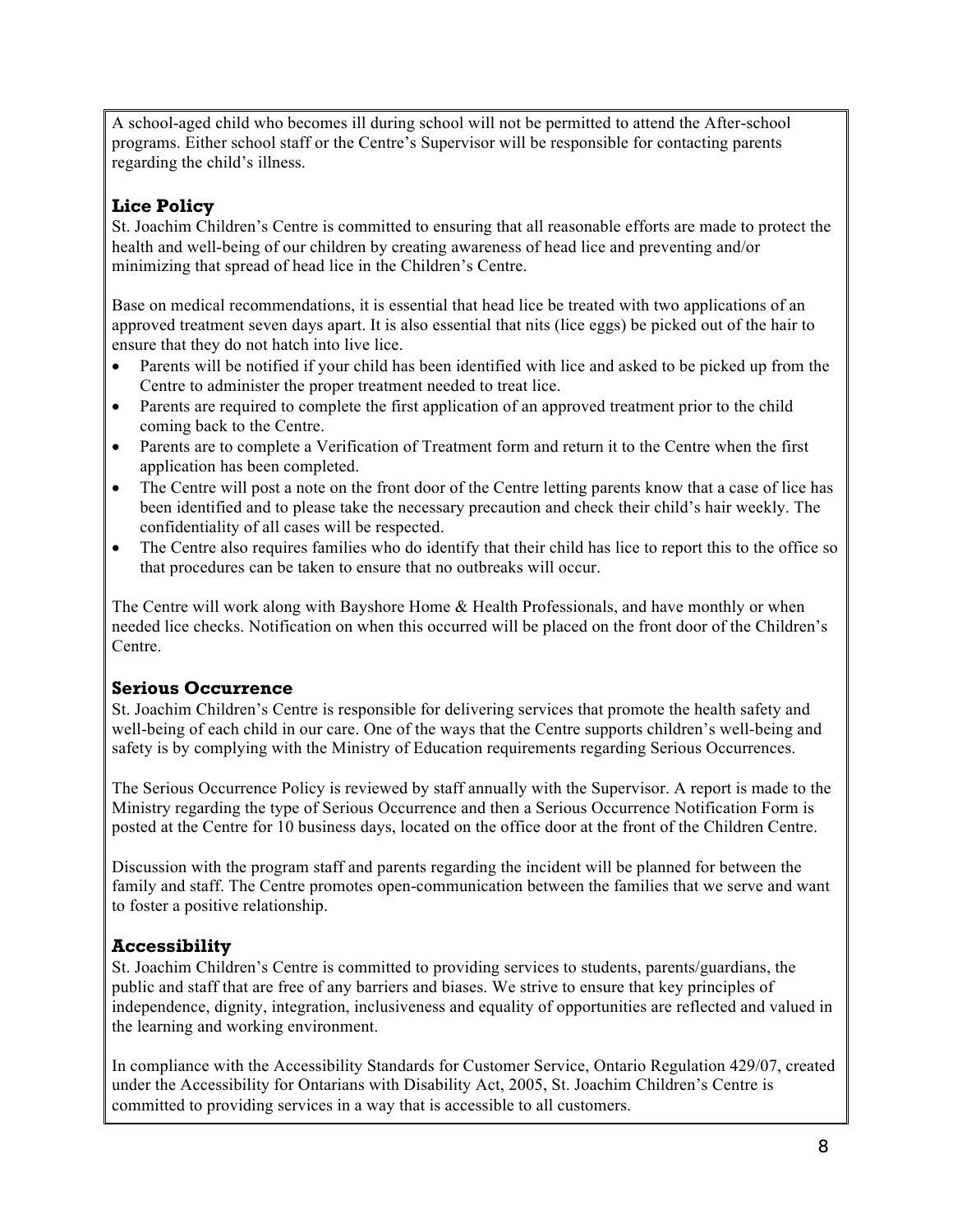## **Inclusion Policy**

St. Joachim Children's Centre fosters the belief that all children have rights. These rights of all children include everyone and their families, and that each child is an individual that is unique and should be cared for and respected with a sense of belonging.

St. Joachim Children's Centre provides an enriched learning environment that will foster the needs of all children including children that require support and assistance. Every child is entitled to a safe, caring environment that will provide opportunities for growth and development. Through the activities the Centre will promote a child's emotional, physical, social and intellectual growth and development. Each child is recognized as a unique individual and should be given the opportunity to demonstrate this potential.

If a child has been enrolled and the program and the behaviours become dangerous to themselves, other children and staff, this includes physical or verbal abuse, violent actions, fighting, or abusive language, will be reviewed and may lead to withdrawal from the program. Children who show flight risk or that the program is not meeting the needs of the child, will be monitored and reviewed by staff and Supervisor. Parents will be notified daily and information will be shared to try and meet the needs and the safety of the child and all the children in the program.

## **Parent Issues and Concerns Policy and Procedures**

St. Joachim Children's Centre believes in the strong relationship with the parents that we serve. These relationships are fostered by the open communication between the Centre and parents/guardians on a daily basis. The purpose of this policy is to provide a process for parents/guardians and the Centre to use when parents/guardians bring forward issues and/or concerns.

St. Joachim Children's Centre encourages parents/guardians to take an active role in the Centre and regularly discuss their child(ren) and what they are experiencing with our program. As supported in our program statement, we are committed to providing a strong relationship with the families and work directly with families in order to provide the best possible experiences for their child(ren). This also includes our before and after school programs. This collaboration is a very vital and a strong component of all our programs we run at St. Joachim Children's Centre.

Open communication on a daily basis between the Centre and parents/guardians is encouraged. Centre staff and Supervisor are always available to communicate with parents/guardians to ensure that any information regarding their child(ren) is given. The Centre also has a parent board, which is kept up to date with current information.

All issues and/or concerns raised by parents/guardians are taken seriously by the Centre Supervisor and will be addressed. To resolve any issues or concerns, every effort will be made to satisfy all parties involved and done as quickly as possible.

Issues or concerns can be brought forward both verbally to the Centre Supervisor or in writing, which can be placed in the Centre's mailbox where only the Centre Supervisor has access too. Responses and outcomes will be provided verbally or in writing upon request. The level of detail provided to parents/guardians will respect and maintain the confidentiality of all parties involved. An initial response to an issue or concern will be provided to parents/guardians within one business day. The parents/guardians who raised the issue or concern will be kept informed throughout the process to resolve the issue or concern. Any investigation of the issues or concerns done by the Centre Supervisor will be fair, impartial, as well as respectful to all parties involved.

Any issues or concerns will be treated confidentially. Also, every effort will be made to protect the parents/guardians, children, staff, students and volunteer's privacy. The only exception to this is when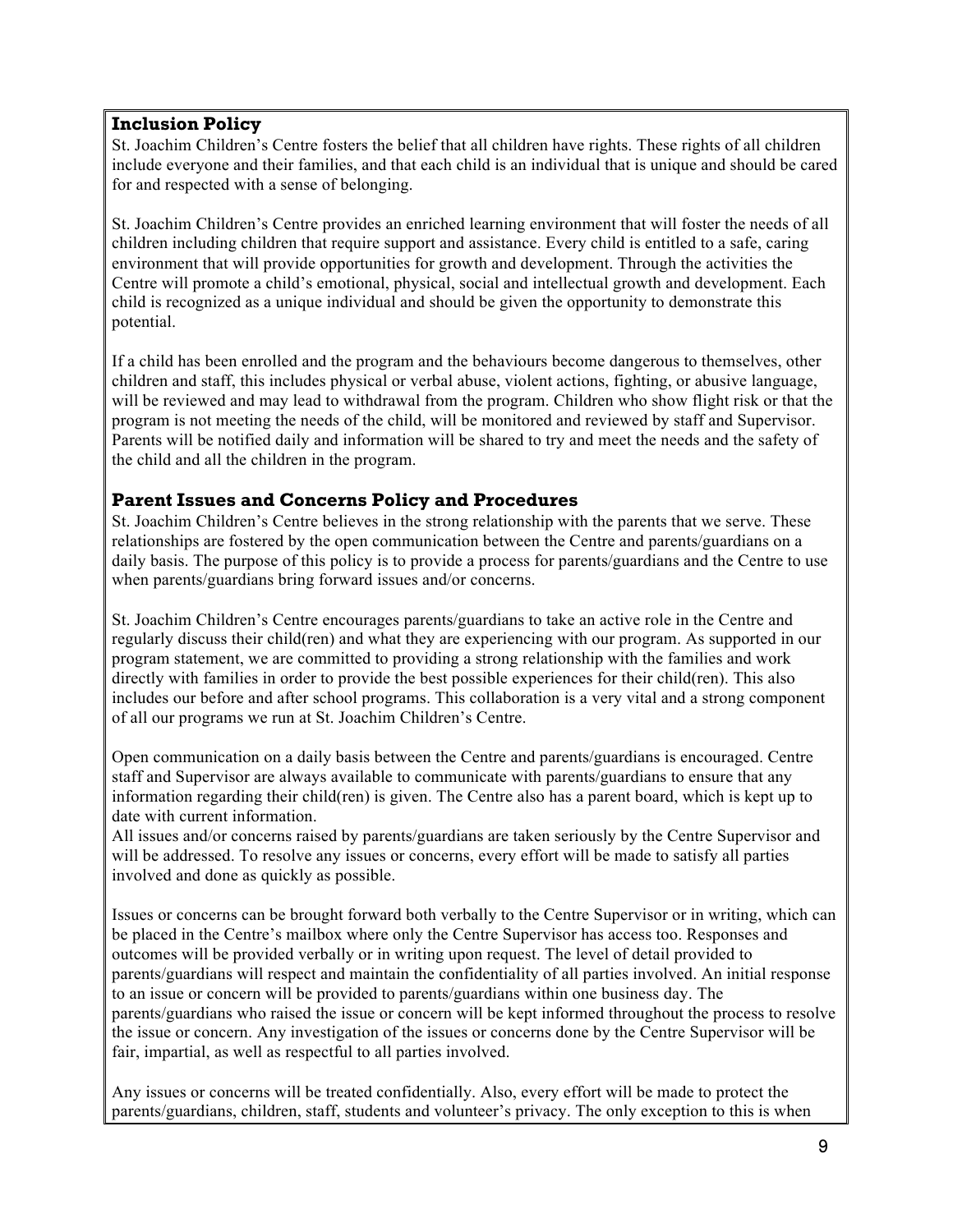information must be disclosed for legal reasons to the Ministry of Education, law enforcement and authorities, etc.

St. Joachim Children's Centre maintains high standards for positive interaction, communication and rolemodelling for children. Therefore, harassment and discrimination will not be tolerated from any party. If at any point a parent/guardian, provider or staff feels uncomfortable, threatened, abused or belittled, they may immediately end the conversation and report the situation to the Centre Supervisor.

#### **Concerns about the Suspected Abuse or Neglect of a Child:**

Everyone, including members of the public and professionals who work closely with children, are required by law to report suspected cases of child abuse or neglect. If a parent/guardian expresses this concern, the parent/guardian will be advised to contact the local Children's Aid Society (CAS) directly. Also, anyone aware of this concern are also responsible for reporting this information to CAS as per the "Duty to Report" under the *Child and Family Service Act.* 

#### **Nature of Issue or Concern and Procedures:**

Any issue or concern that is program room related such as a child's schedule, sleeping arrangements, toileting, food arrangements, etc. can be reported to either a staff member or the Centre Supervisor.

 $\triangleright$  The staff member or the Supervisor who was informed of any of these changes in a child's daily routine will document this in the program communication book, which is where all staff will be aware of such change.

Any issue or concern that is Centre or operations related such as fees, hours, waiting list, staffing, etc. can be reported to only the Centre Supervisor.

Any issue or concern that is about staff, another parent/guardian, or anything licensee related can be reported to only the Centre Supervisor.

 $\triangleright$  All issues or concerns about the conduct of the staff, other parents, volunteers and students, etc. that puts a child's health, safety and well-being at risk should be reported to the Centre Supervisor as soon as the parent/guardian becomes aware of this situation.

Any issue or concern about a student or volunteer can be reported to only the Centre Supervisor.

#### **Responding to the Issue or Concern:**

The Centre Supervisor will either address the issue or concern at the time it is raised or arrange for a meeting with the parent/guardian within one business day.

Supervisor will document the issue or concern in detail, which will include:

- $\triangleright$  The date and time the issue or concern was received.
- $\triangleright$  The name of the person who received the issue or concern.
- $\triangleright$  The name of the person reporting the issue or concern.
- $\triangleright$  The details of the issue or concern.
- $\triangleright$  Any steps taken to resolve the issue or concern and any information given to the parent/guardian regarding next steps or referral.

Ensure the investigation of the issue or concern is initiated by the Centre Supervisor within one business day or as soon as reasonably possible thereafter. Document any reasons for delays in writing. Provide a resolution or outcome to the parents/guardians who raised the issue or concern.

#### **Escalation of Issues or Concerns:**

Where parents/guardians are not satisfied with the response or outcome of an issue or concern, the Board of Directors will hold a meeting to discuss and review the issue or concern. The Board will take three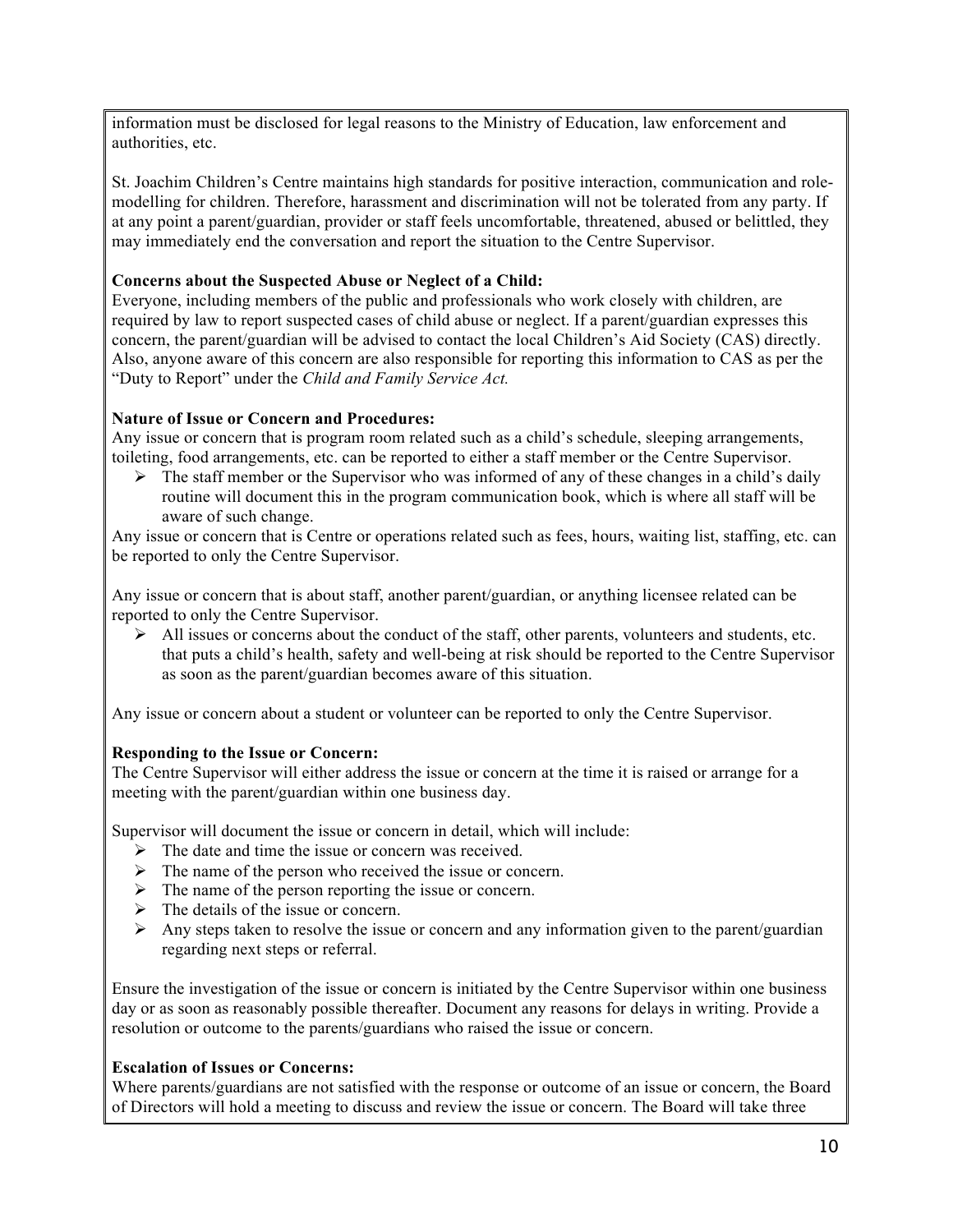business days to go over the issue or concern. Once a solution for the issue or concern has been reached the parent/guardian has the choice to either get the response in writing or a meeting between the Board, the parent/guardian who raised the issue or concern, as well as the Centre Supervisor will be set up to discuss possible solutions.

If a resolution cannot be resolved, parents/guardians may choose to withdraw their child from the program with or without a fee penalty as decided by the Board of Directors.

Issues or concerns related to compliance with requirements set out in the *Child Care and Early Years Act,*  2014 and Ontario Regulation 137/15 should be reported to the Ministry of Education's Child Care Quality Assurance and Licensing Branch. Contact information 1-877-510-5333 or childcare\_ontario.ca.

Issues or concerns may also be reported to other relevant regulatory bodies such as the local police, health department, Ministry of Environment, Ministry of Labour, fire department, College of Early Childhood Educators, Ontario College of Teachers, College of Social Workers, etc. where appropriate.

## **Animal Visits and Pets Policy**

St. Joachim Children's Centre understands the benefits of children engaging and interacting with animals. Both animal visits and having pets serve as emotional development and even physical health of children. Children and animal benefits from each other's company. However, the Centre also recognizes the risks of both animal visits and having pets. St. Joachim Children's Centre *Animal Visits and Pets Policy*  outlines guidelines for animal visits and resident animals as well as including infection prevention and control measures and plans on mitigating any risks.

Before the Centre decides whether to allow a visit or take a resident animal in, risks that include allergies, infection and injury, along with parent/guardian consent must be considered. Parents/guardians will be provided a consent form in their registration package if a resident animal is already at the Centre and/or prior to any decisions made on any resident animal or visits. Parents/guardians wishes will be respected and if these are concerns of housing an animal or having a visit, the Centre will not proceed.

The Centre has a resident care plan for pets which is filled out weekly by staff and kept on record, documenting the pet's daily requirements, grooming and health screening. Along with part of the Centre's S*anitary Practices Policy* is a cleaning schedule for any pet cages or tanks. The sanitary practices, resident care plan and proper handling of any animal are always performed to ensure the wellbeing of the children.

## **Infection Prevention and Control Measures**

To ensure that any animal that is housed at the Centre is healthy, routine daily checks will be conducted by staff members. This will be done by checking for any bumps, cuts, examining their ears, eyes and mouth, including their teeth, as well looking at any changes in behaviour. If there is any concern a veterinary examination will take place. Everything will be recorded on the resident care plan.

Every animal that comes to the Centre either for animal visits or as a pet has been vaccinated against rabies. All mammal bites to humans are immediately reportable to Public Health and rabies reports can be made by calling Hamilton Public Service at 905-546-2489.

## **Personal Care Routines Policy**

**Toileting Policy:** 

• Children will be expected to wear regular undergarments for the purpose of this policy. Pull-ups or any likeness are not considered regular undergarments.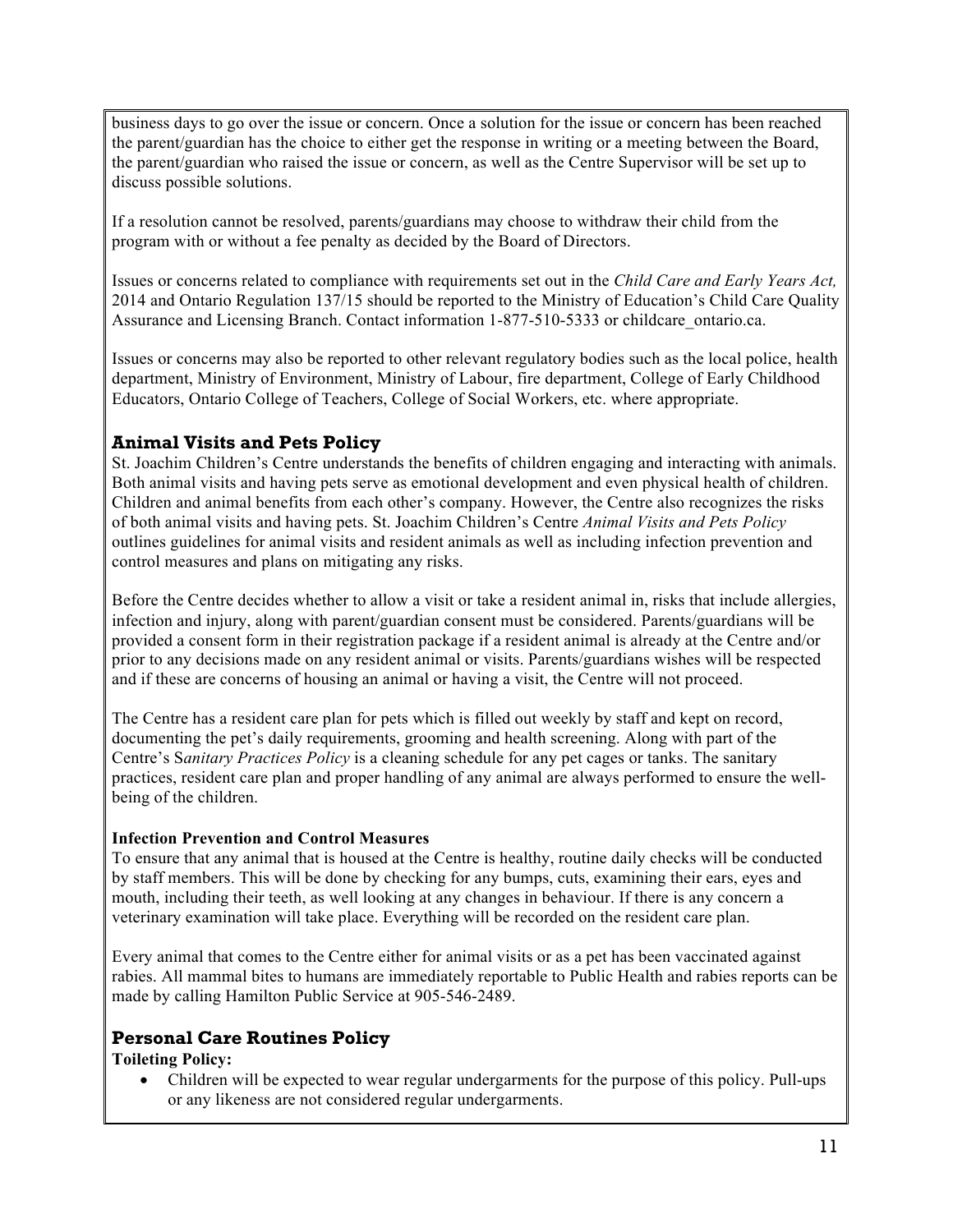- Children must have the ability to verbalize their need to use the washroom facilities to staff.
- Staff will assist when necessary for example: proper hygiene, buttons, zippers, overalls, etc. The Children's Centre is not equipped to accommodate diaper changes and cleansing needs on a daily basis.
- Should frequent accidents occur your child would be reassessed at the discretion of the Supervisor.

The Centre will make exceptions where needed due to each individual child's needs. (Exceptions may include pull-ups at rest-time).

St. Joachim Children's Centre of Ancaster Inc.



## **Program Statement**

St. Joachim Children's Centre is committed to providing quality early learning programs within Catholic School Environments based on our belief that children are competent, capable, curious and rich in potential.

Our programs strive to plan for and create positive learning environment and experiences that:

- Support each child's learning and development
- Encourage children to interact and communicate in a positive way and support their ability to selfregulate
- Foster the children's exploration, play and inquiry through child initiated and adult supported experiences
- Incorporate indoor, outdoor, active and quiet play to promote the health, safety, nutrition and wellbeing of the children.

We will employ caring supportive staff who are committed to continuous professional learning and to working together with the families, the school, the parish and community partners to better support our children and their families. The staff will be required to be Registered Early Childhood Educators and have a valid First Aid Certificate and Infant Child CPR, along with having a Vulnerable Sector Criminal Reference Check.

Our Child Care programs are in keeping with the fundamental characteristics and objectives that distinguish Catholic Schools and complement the programs of Hamilton Wentworth Catholic District School Board.

Our goals for children, consistent with the Ministry of Education pedagogy, that reflect the view that children are competent, capable, curious and rich in potential. Our view of the child is as follows:

- Every child has a sense of belonging when he or she is connected to others and contributes to their world.
- Every child is developing a sense of self, health, and well-being.
- Every child is an active and engaged learner who explores the world with body, mind, and senses.
- Every child is a capable communicator who expresses himself/herself in many ways.

## **Health, Safety, Nutrition and Well-Being of Children (a)**

**Goal:** The Centre will review annually the health and safety procedures to ensure expectations are met. **Approach:** The Centre recognizes that in establishing a nurturing health, safety and well-being for children in the programs will be through the connections they make with the program staff, volunteers and students. We promote well-being in our programs by providing parents a Parent Board which displays certain policies and procedures that the Centre uses to promote the health and safety and well-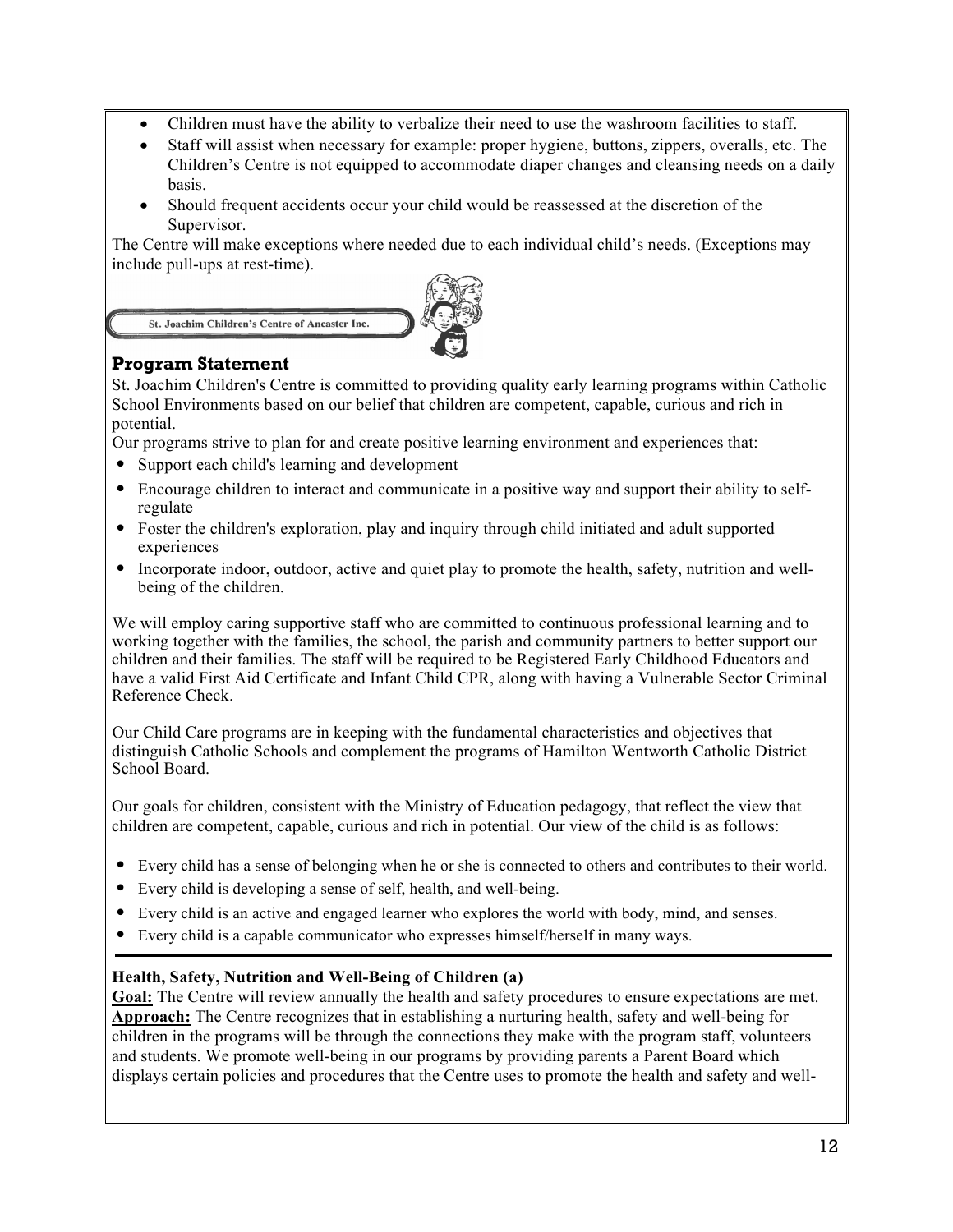being of the children in our care. Parents are also encouraged to communicate with staff concerning policies and protocols used by the Centre and to go over any individual plan that their child may require. **Implementation Policy***:*

- Each staff member will sign annually any child who has an individual plan, and will review any needs of a child that is in the care of the Centre.
- Parent Board will include any information regarding the health, safety, nutrition and well-being of the child.
- The Centre will keep child records up to date to ensure information is current, a form letter will be given out annually to all families at the Centre to check information or to change information.
- Fire Drills will be done monthly at the Centre and recorded. A total evacuation drill will be completed three times during the fall and spring term, during the program hours.
- Emergency Lockdown will be practiced and recorded twice a year. This will be done by having the children join in a safe place which will be in the middle room of the Centre where we will all go and stay until the Centre Supervisor comes to inform us the drill is over.
- In case we are outside and there is an emergency lockdown we will proceed to the designated area posted on the parent board.

#### *Nutrition*

**Goal:** The Centre will follow the Canadian Food Guide but still respect the individual needs of each child. The cook will maintain up to date certification.

**Approach:** St. Joachim Children's Centre promotes healthy eating by providing nutritious and safe foods in a supportive environment, by role modelling healthy eating behaviors, by including healthy foods in creative play and teaching activities for children and by engaging, supporting and educating parents and staff.

Nutritious and safe meals follow the Canada Food Guide and are planned and prepared by the Centre cook. The Cook has experience with meal planning and cooking and holds a Food Handlers Certificate. The Cook is responsible in ensuring that food allergies are posted and precaution is taken to ensure the safety and well-being of each individual child has been taken into consideration. The staff will monitor how the children eat so that parents are aware of portion sizes. Children will be allowed to decide whether to eat and how much to eat. Foods and beverages will not be used as rewards. Menus are posted for parent's information and reviewed monthly by staff and cook. St. Joachim Children's Centre is a Peanut Free Environment.

#### **Implementation Policy:**

- The Centre cook or any staff member handling food will be certified with a Food Handlers Certificate.
- Staff will role-model to all the children healthy eating behaviors through snack and lunch routines and in creative play activities, such as dramatic play in the kitchen area.
- Allergy list of all children will be posted by the kitchen by the Centre Supervisor.
- Staff will monitor and post for parents how children did during lunch and rest time. This will be posted on the parent board.
- Children will be asked how much they would like to eat and will be respected by all staff.
- Children may choose when to eat snack as we have an open table concept.
- Each side of the room will serve 16 children for lunch with one RECE teacher at each table.
- Peanut Free Signs will be posted on and near the Centre entrance.

#### *Well-Being of the Child*

**Goal:** The Centre will ensure that each child is supported according to their individual needs and development in a positive manner.

**Approach:** St. Joachim Children's Centre respects the importance of physical and emotional health and wellness of each and every child in our care. We will promote self-care, sense of self, and self-regulation skills, throughout our daily program.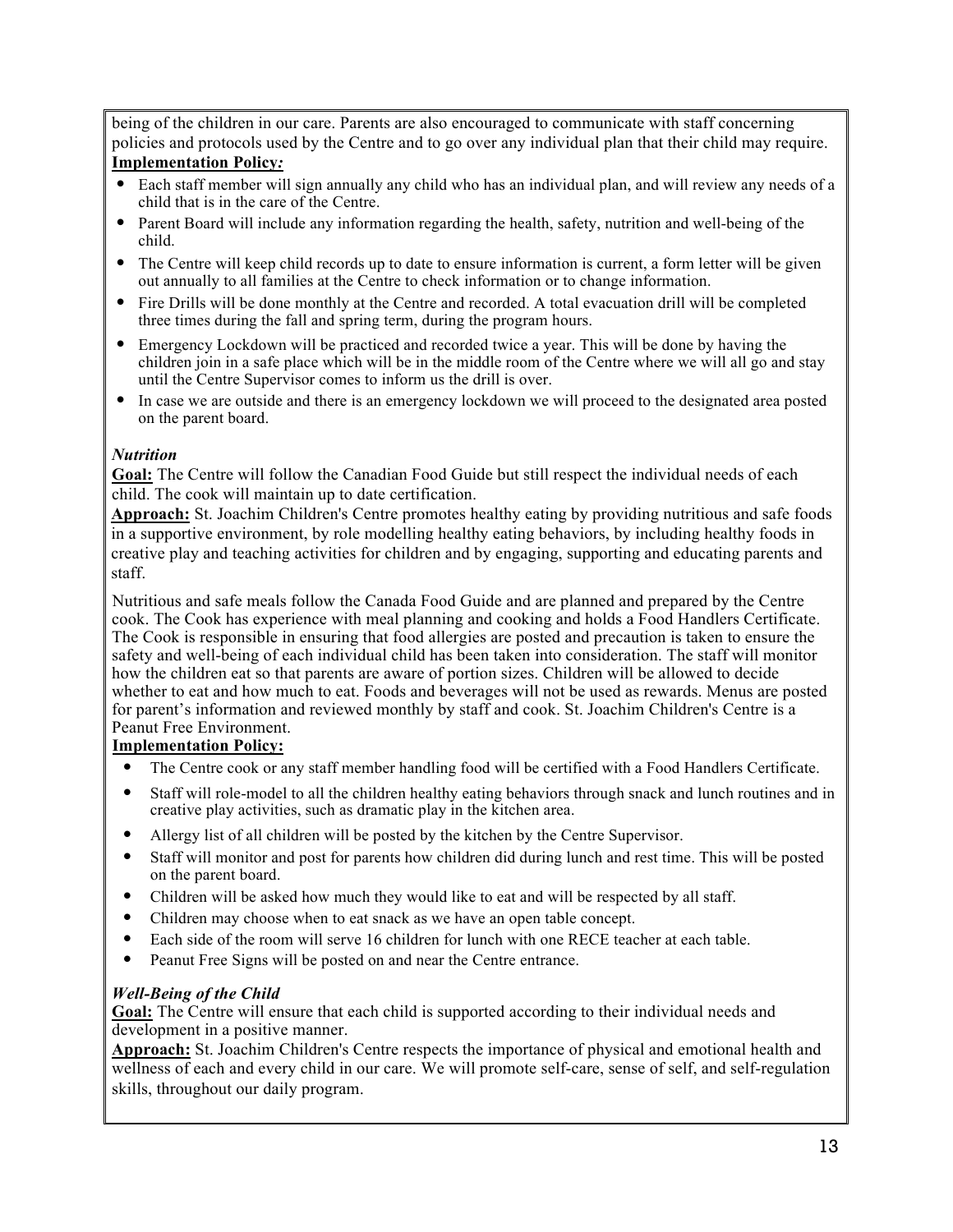#### **Implementation Policy:**

- Each child staying for a full day will receive a rest time period that does not exceed two hours.
- Each child who does not rest will be given the opportunity to rest quietly on their cot with books and puzzles.
- Upon arrival, the teacher will do a health assessment on each child and record any findings on the health check form. On an ongoing basis a record of the number of all children who were ill and the number of symptoms reported will be kept.
- A record of all signs of illness or any absence due to illness will be recorded on the Child Care Centre Staff & Student Line Listing monthly and kept in a binder in the Centre Office. This will be used to compare records from previous months as well as the same month of the year(s) before.
- If there is a higher than normal number of children with similar signs and symptoms of illness, the Centre Supervisor will contact Public Health Services.
- Lice checks will be given by Bayshore Home & Health and parents will be informed of the visit and any findings by a note posted on the front door of the Centre.
- The program will provide enriched play based experiences for children to explore, learn that they are capable, and that they can make decisions and solve problems that are meaningful to them.
- Children will be supervised by an adult at all times.
- Children will be guided in a positive manner that is appropriate to their age and development.
- Guidance will assist the children to learn how to self-regulate and express feeling.
- Children will be given predictable routines.
- Limited transitions for children.
- Safe and stimulating outdoor spaces for active play, offering challenges that are within each child's ability.
- Children will be offered a quiet area in the room if they need time to relax or re-group.
- Regular staff intervention will be in the form of praise, hugging, encouraging comments and reminder to children of positive behaviors.
- Limit activities where children are sedentary for an extended period of time.
- Comply with the Ministry of Education requirements regarding Serious Occurrences.

#### **Disinfecting Toys and Equipment:**

1. Cleaning and disinfecting is done weekly, usually during sleep time in the sinks adjacent to or in all c

- 2. Classrooms. Cleaning must occur prior to disinfecting. Follow any recommendations made by Public Health. St. Joachim Children's Centre uses *Oxivir Five 16 Concentrate*, which is a one-step disinfectant cleaner, as well as soap and warm water.
- 3. Fill up sink with warm water and pour in intermediate level disinfectant.
- 4. Begin with shelf toys:
	- a. Empty container of toys
	- b. Rinse out containers
	- c. Continue until all the toys are done
- 5. Wipe down all puzzles and puzzle racks with a damp rag of warm water and disinfectant
- 6. Also, wipe down books and bookshelves with a damp rag
- 7. Also, wipe down with a damp rag all dramatic play equipment, building blocks and large toys.
- 8. Wipe down shelves that hold toys, building blocks, etc.
- 9. Stuffed toys and pillows are to be laundered weekly.
- 10. Sheets and blankets used for rest time will be washed and laundered weekly.
- 11. As well as the cots will be wiped down.
- 12. Water/Sensory Tables:
	- a. The water tables must be filled with fresh water for every use and then cleaned and sanitized at the end of each day the water table is used.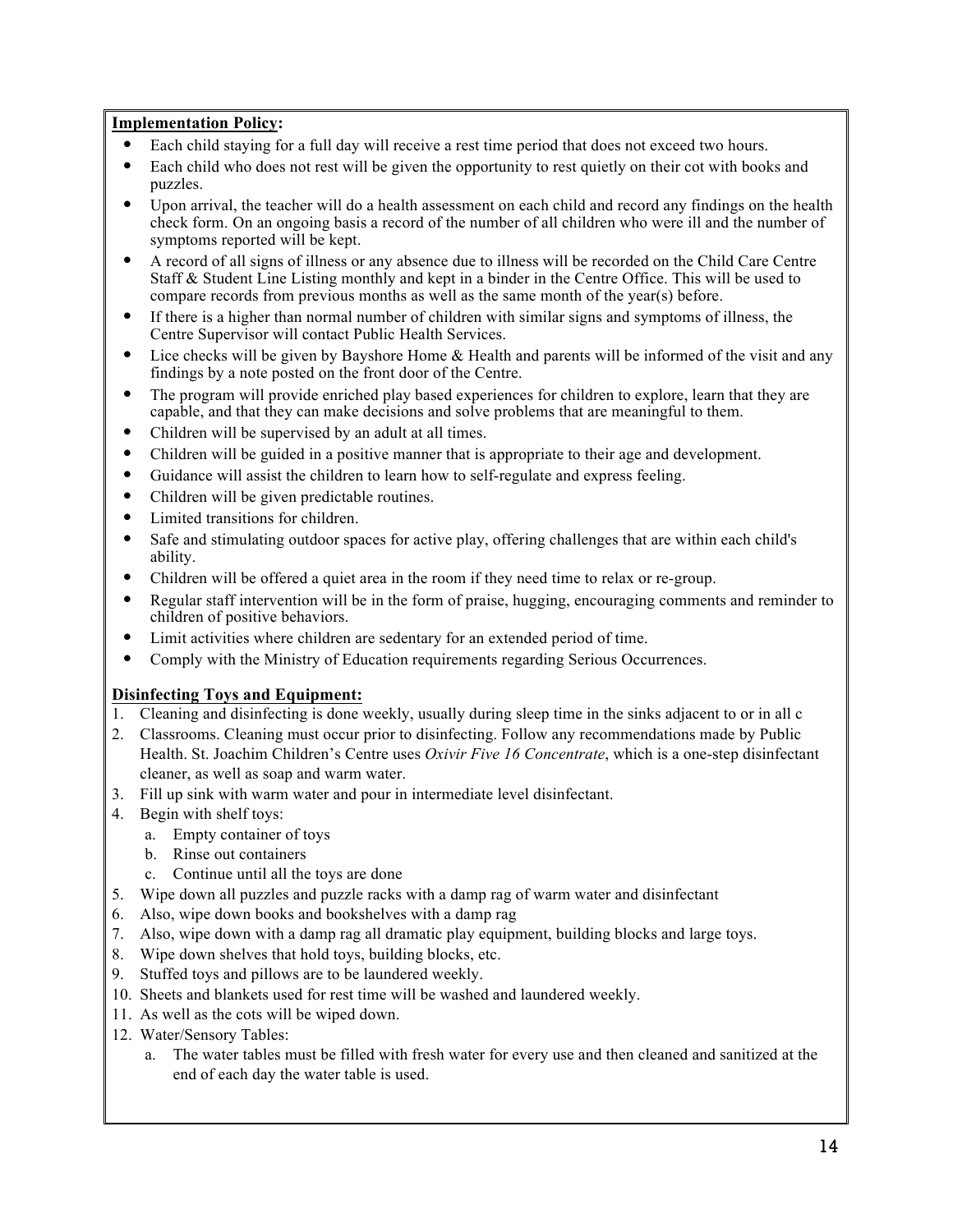- b. Child with cuts, sores, etc. on their hands should not be permitted to use a communal water or sensory table.
- c. Children must be supervised at all times during water-based activities.
- d. Sensory tables must be cleaned and sanitized after a week of use.
- 13. Any pet cages or tanks will be cleaned weekly.
	- a. A designated staff member will be in charge of making sure that pet cages or tanks will be cleaned weekly.
	- b. If this staff member is away they must make sure to make alternate arrangements with their back-up to ensure that pet cages and tanks are cleaned.
	- c. If there is an outbreak of illness within the Centre cleaning and disinfecting will be done daily.
	- d. Cleaning any tanks or cages in any area where human food or drink is stored, prepared, serves and consumed is not allowed.
	- e. A cleaning and disinfecting schedule will be kept on the staff attendance board for staff members to sign off weekly.
- 14. Handing pets.
	- a. When handling any Centre pets staff members must ensure that children are not to feed animals directly, do not put any animal close to their face and avoid kissing any animals.
	- b. Hand hygiene must be done by staff and children after handling any animals and also after touching any toys that the animal has contact with.

#### **Disinfecting Bathrooms After Accidents:**

- Once you have assisted a child in the bathroom after an accident you must sanitize.
- Toilet seat must be cleaned and sanitized. Using *Oxivir Five Concentrate* which is a one-step disinfectant cleaner, as well as soap and warm water. Each of these spray bottles will be located in the cabinet above the bathroom sink.
- Wash your hands again after you have finished sanitizing.
- Any accidents that happen on the floor of the bathroom/Centre, a school custodian will be called for assistance.
- $\triangleright$  Make sure that you check daily to make sure you have all the supplies you need to assist you after an accident, as well as sanitizing after. This includes having a supply of gloves, and that the spray bottles of *Oxivir Five 16 Concentrate* and soap and warm water are filled.

#### **Before and After Care Programs:**

- Classrooms are to be assessed by staff prior to commencing program to ensure the classroom is in clean and sanitary condition.
- This includes washrooms and ensuring that washroom is supplied with soap, paper towel and toilet paper. If this is not available, staff must notify the caretaker prior to the start of the program.
- Each classroom must have a supply of disinfectant and cleaner (Oxivir Five 16 Concentrate and soap and warm water) in the room or on their cart/shelf.
- Tables are to be cleaned and sanitized prior to having snack, as well as after having snack.
- The toys used in the before/after care programs are from the daycare which are cleaned and disinfected weekly.

#### *Prohibited Practices Ontario Regulations 137/15 Section 48*

No licensee, employee or volunteer of the licensee, or student who is on an education placement with the licensee with respect to a child receiving child care at a child care Centre it operates or at a premises where it oversees the provision of child care shall engage in any of the prohibited practices,

- a) Corporal punishment of the child;
- b) Physical restraint of the child, such as confining the child to a high chair, car seat, stroller or other device for the purpose of discipline or in lieu of supervision, unless the physical restraint is for the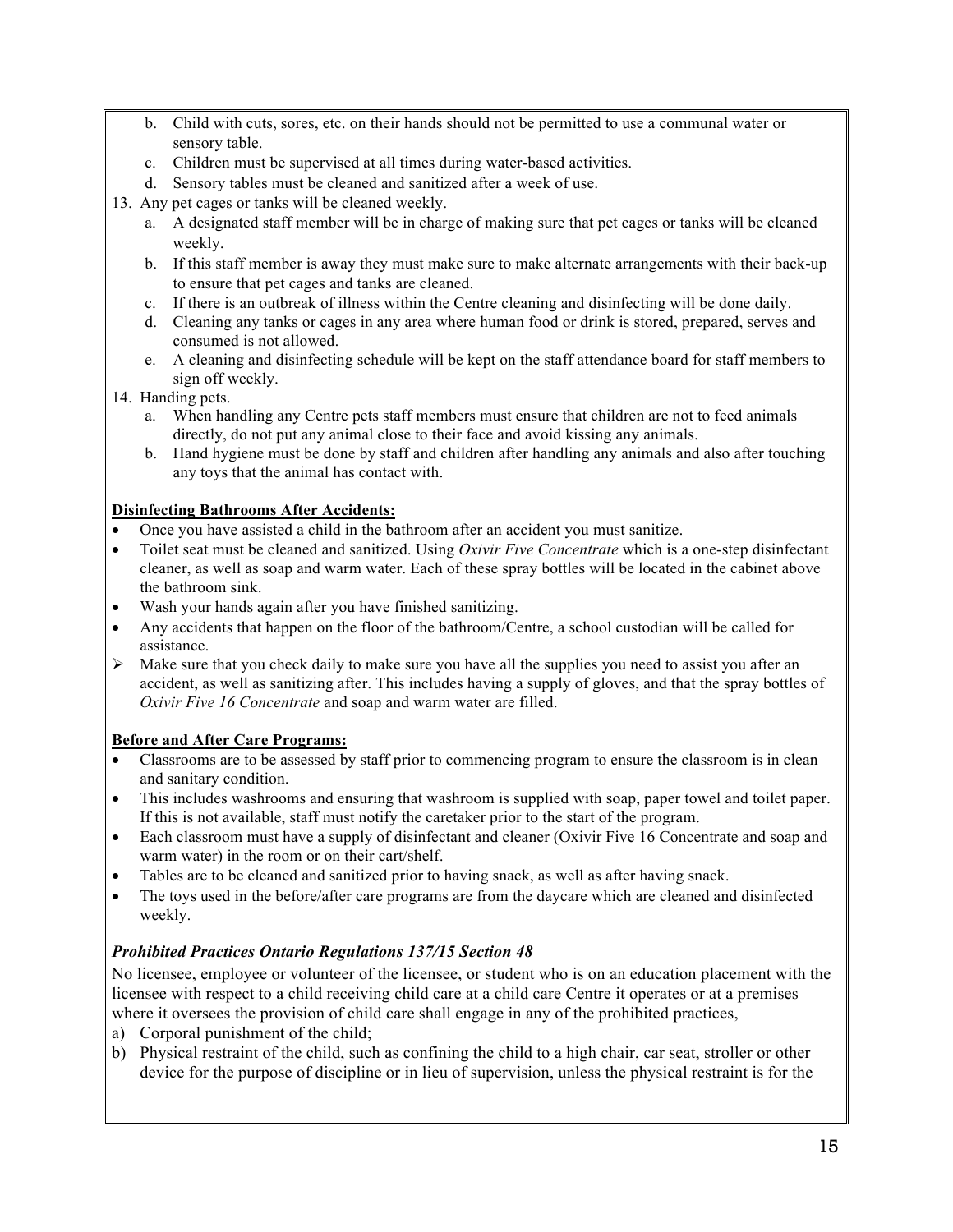purpose of preventing a child from hurting himself, herself or someone else, and is used only as a last resort and only until the risk of injury is no longer imminent;

- c) Locking the exits of the child care Centre or home child care premises for the purpose of confining the child, or confining the child in an area or room without adult supervision, unless such confinement occurs during an emergency and is required as part of the licensee's emergency management policies and procedures;
- d) Use of harsh or degrading measures or threats or use of derogatory language directed at or used in the presence of a child that would humiliate, shame or frighten the child or undermine his or her selfrespect, dignity or self-worth;
- e) Depriving the child of basic needs including food, drink, shelter, sleep, toilet use, clothing or bedding; or
- f) Inflicting any bodily harm on children including making children eat or drink against their will.

#### **Support Positive and Responsive Interactions Among the Children, Parents and Staff (b)**

**Goal:** Each staff member will remain calm and responsive to each child and situation that may arise, while keeping communication amongst staff and parents open.

**Approach:** St. Joachim Children's Centre staff use *How Does Learning Happen* Ontario's Pedagogy for the Early Years as the basis of the program. The staff plan activities that facilitate learning through play and provide a balanced program that supports development. The staff are required to be Registered Early Childhood Educators or have Director approval followed by the Ministry of Education Guidelines.

#### **Implementation Policy:**

- Teachers will acknowledge the child's feelings
- Teachers response to misbehavior will be in a soft supportive voice
- Teachers remain neutral, rather than taking sides
- Teachers will gather information and ask questions
- Teachers will engage with the children to develop child-initiated solutions
- Teachers will encourage children to share their success, give praise, show understanding and enthusiasm
- Teachers will be patient, allow children to stop their activity, give children warnings before it is time to transition from one activity to another. Children will be streamed in small groups to the washroom, cloakroom and sleep room.
- Teachers will use natural consequences. Consequences should be logical, reasonable immediate and consistent. Always provide an honest and real learning situation. It allows the child to develop independence and self-regulation.

## *Community Partners*

**Goal:** The Centre will welcome families and members of the community to participate in our program. **Approach:** At St. Joachim Children's Centre, we provide opportunities for Co-op placement that include College and High School students. Volunteers may also participate in the Centre.

#### **Implementation Policy:**

- Centre Policies will be reviewed and signed by all students
- Volunteer/Student policy will be signed
- Standard First Aid and Infant Child CPR certification required
- Vulnerable Sector Police Check required
- All community partners will meet with the Centre Supervisor prior to working to ensure all requirements are met

#### *Families as Partners*

St. Joachim Children's Centre believes in a strong relationship with the families and community that we serve. These relationships are fostered by open communication on a daily basis. A website has been created to keep parents informed along with Parent Information Board posted directly in the Children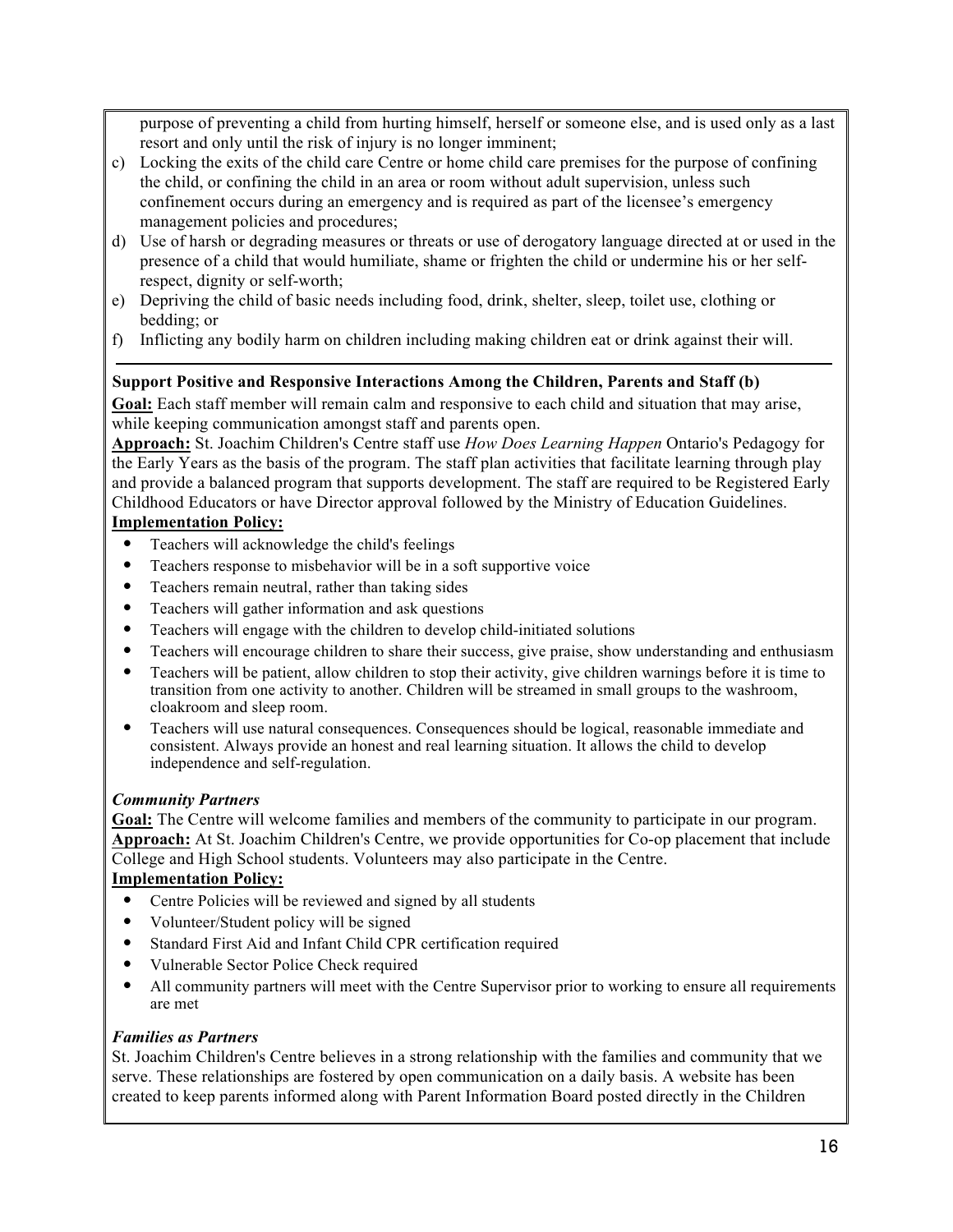Centre. The Centre staff want to work directly with families in order to provide the best possible experiences for their child. The collaboration is a very important and strong component of the program and this information will be shared among program staff and families regularly. The Centre welcomes families into the program at any time and during special events such as Christmas etc. families will be invited to share the special moments with their child.

## **Implementation Policy:**

- Upon enrolling your child into the Centre, the Supervisor will meet with each family and provide a tour of the Centre.
- Registration package will be provided to each family upon registration and will be reviewed with the Supervisor.
- Any concerns or health issues will be discussed and policies will be put into place to provide for the well-being of the child.
- Parents will be welcomed into the program and we support open communication with all parents.
- Staff will greet parents every day to ensure that any information regarding their child is given to the teacher.
- Parent board will be located near the front door of the Centre and will be kept up to date with current information.

**Encourage Children to Interact and Communicate Support Self-Regulation Centre Programs (c) Goal:** The Centre will create an environment that encourages independence, self-expression and will continue to provide ongoing opportunities for each child in a free flow environment.

**Approach:** The programs at St. Joachim Children's Centre will provide environments and experiences that will engage children in active, creative, and meaningful exploration, play and inquiry. Teachers will encourage children to communicate and engage in communication by viewing the child as a capable communicator who expresses himself or herself in many ways. Staff will participate in meaningful interaction and communication with peers, children and adults.

#### **Implementation Policy:**

- Centre provides an environment that is free flowing, allowing the child the choice on where they would like to play.
- Large outdoor play area for children to run and explore.
- Equipment and toys that are creative, challenging and promote curiosity are provided for children.
- Experiences reflect true life events so that children can make connections to the real world around them.
- Limited transitions so that children can have time to play and explore without interruptions to their day.
- Teachers will participate as co-learners/planners to encourage and support children's exploration.
- Teachers will document children's play and learning so that it is visible for the children and families to view.
- The Centre provides a literacy Centre for children to read and tell stories.
- Explore different languages and cultures through books and materials.
- Teachers will use sign language or visual cards to enhance communication needs with children.
- Creative Expression will be encouraged through open art activities, such as art easel and art Centre.
- Work with families to weave different cultures and customs to the daily program.
- Teachers will allow time to listen and document children's communication.
- Staff will be provided time during the day to network and meet with staff to go over observations.
- Children will be provided the opportunity to express their emotions freely in a supportive and safe environment.
- Room set up fosters independence and encourages children to flow from one Centre to another.
- Bulletin boards are kept plain as the background for children's artwork to be displayed and be the focus of the board.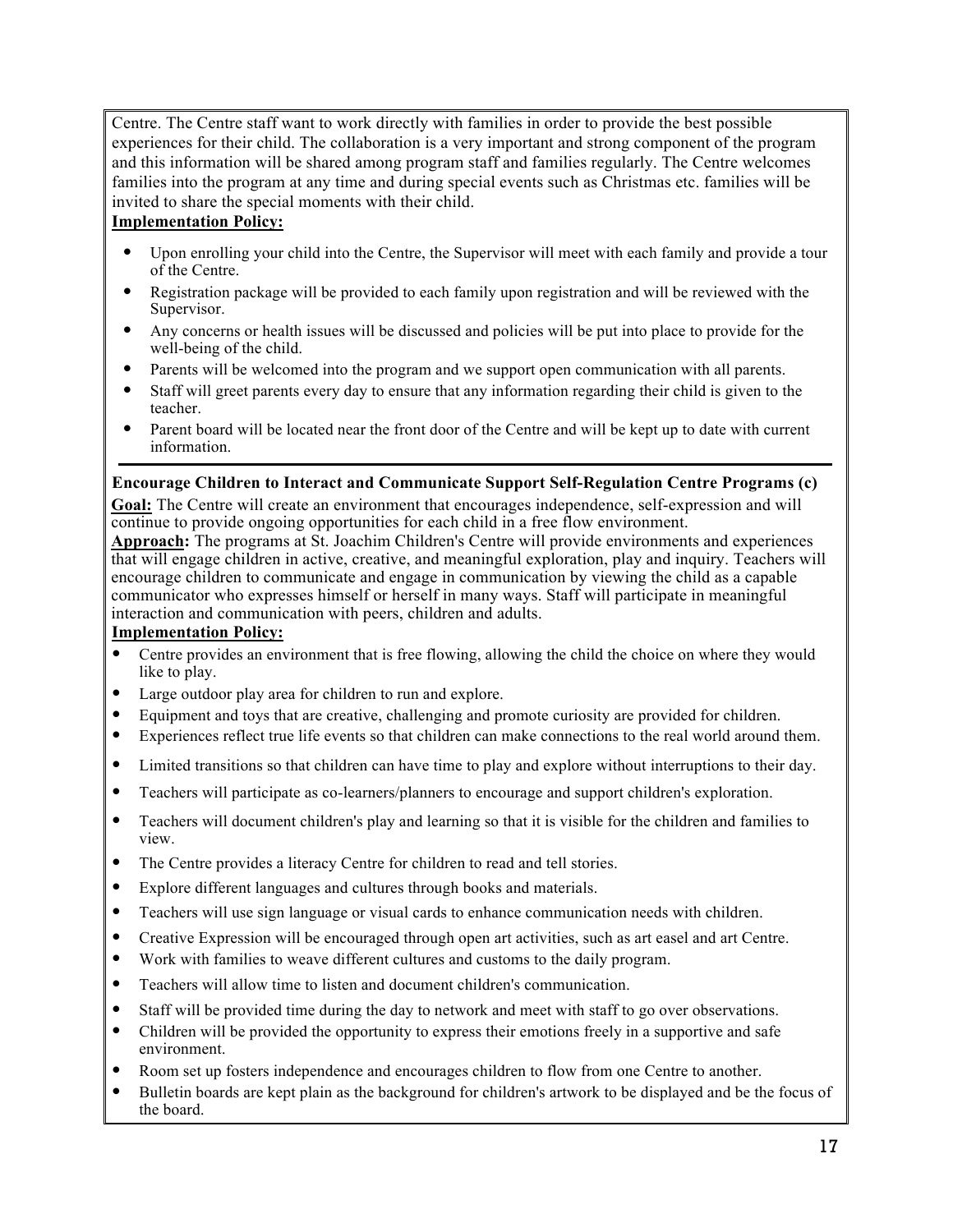- The Centre provides real materials, plants etc. to promote a comfortable setting.
- Transitions are limited so that children are not rushed and feel they can take their time to explore and play.

#### **Foster Children's Exploration, Play and Inquiry (d)**

**Goal:** The Centre will provide an open environment where the children have the opportunity to use material that fosters their developing interests to support active learning.

**Approach:** St. Joachim Children's Centre will provide an environment that will value the child and respect a child's exploration through play and inquiry. The environment and the approach will be one that fosters and promotes children to engage in play, and be active learners. Children will have many opportunities to explore using open-ended materials. The environment will be set-up so that toys, materials are available at all times of the day. Children will have access to all learning Centre's and space will be provided for children to have room to explore.

#### **Implementation Policy:**

- Teachers will provide experiences by observing and finding out what is meaningful to the child, observations and documentation will be recorded on a daily basis and shared with other staff members.
- The environment will promote children's exploration by providing materials that will encourage inquiry.
- Different learning centers and provocations will be set up around the room for the children to explore.
- All areas of the room will be set up for children to explore at any time of the day.
- Teachers will ask questions and challenge children during activities to promote inquiry.
- Staff will be educated and understand child development to provide experiences that challenge children.
- Teachers will have a reflection time during the day with children to encourage children to think about what they have done and reasons why they have may have done what they have done.
- Program will allow for uninterrupted play, with few transitions.
- Furniture will be arranged so that children feel comfortable and natural in the environment.
- Materials will be open-ended so that children can explore how they want to play.
- Teachers will listen, and be co-learners to engage children in problem solving and more complex play and inquiry.

#### **Child-Initiated and Adult-Supported Experiences (e)**

**Goal:** The Children and staff will work together as co-learners in creating an environment that is rich with opportunities using the P.C.C.E.S. model (P for physical, C for cognitive, C for communication, E for emotional, and S for social).

**Approach:** St. Joachim Children's Centre provides quality early learning programs within the Catholic School environment based on our belief that children are competent, capable, curious and rich in potential. The Centre follows the *How Does Learning Happen* document using the four foundations, belonging, well-being, engagement and expression to enhance the programs. The Centre follows the Ontario Early Leaning Framework, along with the Ministry of Education Guideline. The approach of the program is based on supporting children and families as they develop, by providing enriched play based experiences. Through these experiences, children will explore, learn that they are capable, and that they can make decisions and solve problems that are meaningful to them. Program staff will support this through their understanding of early childhood development and viewing each child as capable, competent and curious.

#### **Implementation Policy:**

- Daily Activities and provocations will be provided for every child to participate if they desire too
- Music, dance and creative movement Centre
- Physical and gross motor/indoor and outdoor experiences
- Language and Literacy Centre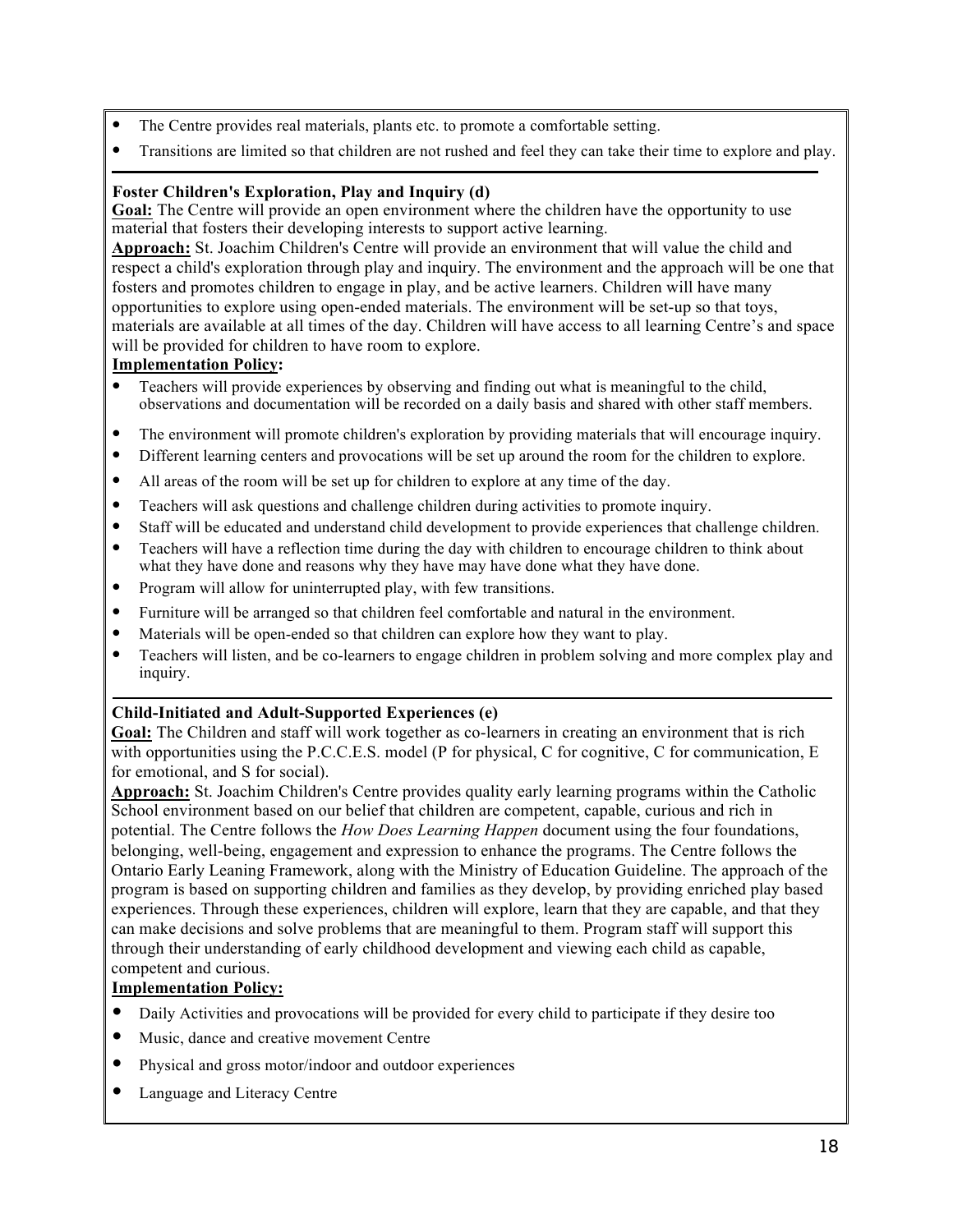- Construction and Building Area
- Science Exploration
- Sensory Experiences
- Creative Expression Activities
- Fine Motor Stimulation
- Reflection Time
- Centre's and areas of interest will be monitored by staff and new materials that are authentic and meaningful may be introduced or added according to the needs and interest of the child

#### **Plan for and Create Positive Learning Environments and Experiences to Support Child's Learning and Development (f)**

**Goal:** The staff will continue their professional development and empower the children by providing provocations and experiences with children and families, as well as reflecting through post documentation.

**Approach:** St. Joachim Children's Centre strives to provide an enriched program that will support child's learning and development in a positive environment. We view the child as capable, competent and curious and will provide play based opportunities to support this learning.

#### **Implementation Policy:**

- Teachers will meet to discuss observations and plan for activities to extend on ideas directly from the child when applicable.
- Critical reflection and discussion with staff about pedagogy documentation.
- Learning Centre's will be created by using natural materials and real life objects to show the relationships between families.
- Indoor and outdoor activities will be part of the daily program at the Centre.
- A large area will be created for gross motor activities along with visiting the gymnasium in the school to promote the well-being of the child.
- Children will choose freely where they want to explore and be provided lots of time to enhance this exploration.
- The environment will be child and family oriented with documentation to support the child's learning.
- Teachers will make available different uses of materials for children to explore and keep a running record of supplies etc.
- Field trips will be planned to complement the child's interest and parent involvement will be encouraged to support this learning.
- Sensory experiences will be available by using the sensory area for water or other materials available to the children.
- Special occasions will be celebrated and family involvement will be supported. Such as inviting parents to join in for Christmas concerts etc.
- Staff will join in on professional development opportunities to keep up on current Ministry guidelines.

#### **Incorporate Indoor and Outdoor Activities, Active Play, Quiet Time and Individual Needs of the Children Receiving Child Care. (g)**

Goal: The Centre will be responsive to the needs of the children encompassing active and quiet play both indoors and out.

**Approach:** At St. Joachim Children's Centre, each child's individual needs will be valued and respected. Opportunities will be given for indoor and outdoor activities, play based experiences, and quiet time during the child's day.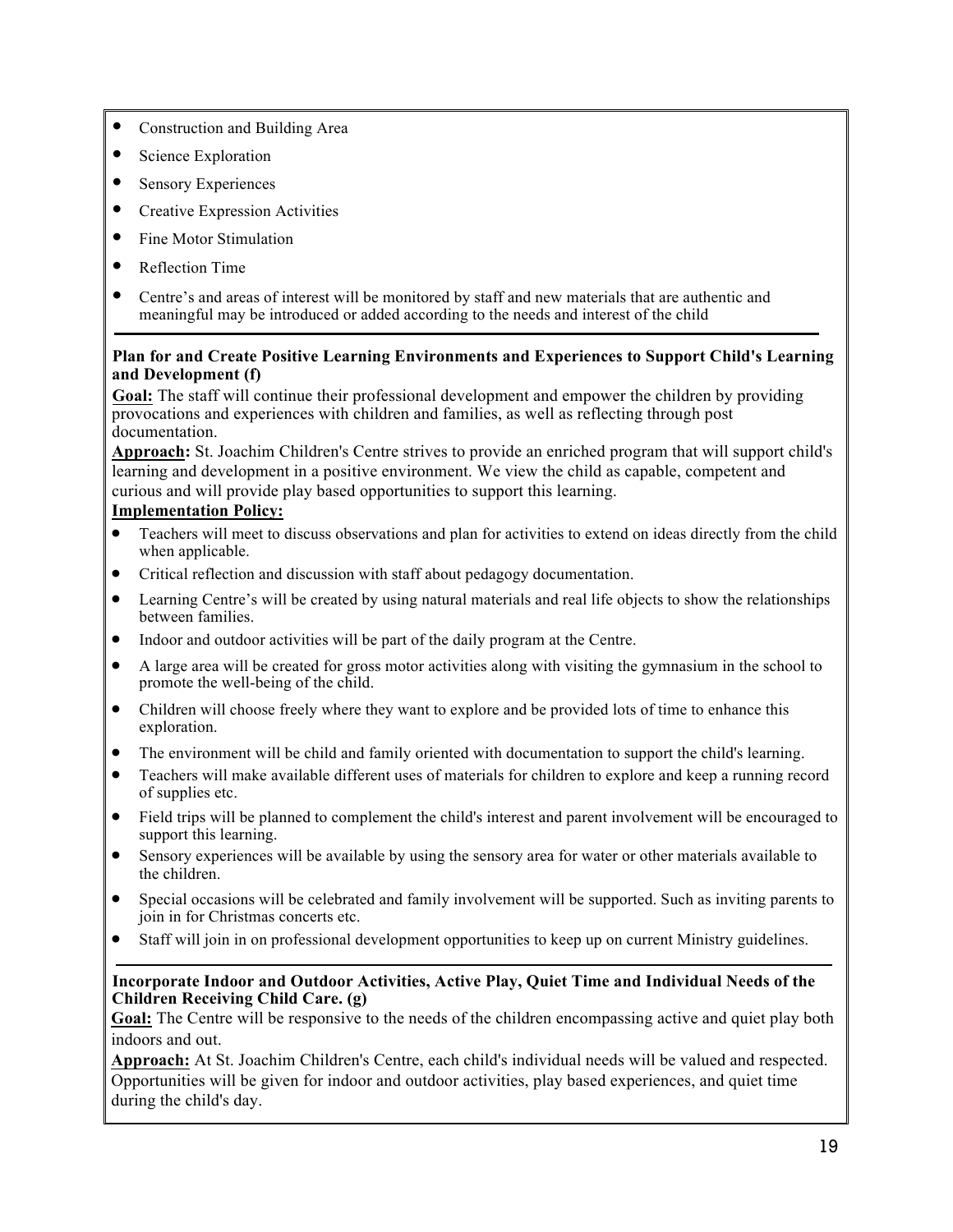#### **Implementation Policy:**

- Each child staying for a full day will be provided outdoor play two or more hours each day as set in the Early Years Act. If opportunities do not allow for outdoor play due to weather, indoor physical activities will be provided either in the Centre or the school gymnasium.
- The playground will be shared with the FDLK class and times will be worked out with the teachers to ensure the space is used at different times to ensure the safety and well-being of all the children.
- The Centre provides a large area for children to run and play including equipment such as mats to be brought and used in the Centre.
- Riding toys are available for children inside the children Centre.
- Riding toys and outdoor equipment is available and stored in the outdoor sheds.
- Children may choose the equipment and what they want to do when outdoors.
- Exploration will be promoted by teachers and documented.
- Staff may take children on a walk around the school or neighborhood to provide outdoor activities.
- Each child staying for a full day will also receive a rest time/quiet time that does not exceed two hours.
- A child who does not rest will be given the opportunity to rest quietly on their cot with books and puzzles.
- Each child will receive a cot, which will be numbered and have the child's name and picture on the label to identify their cot.
- Children will be encouraged to bring in any item from home to support rest time, such as a blanket or stuffy.
- All bed sheets will be washed by the Centre weekly.
- Teachers will post to parents if their child slept or not which is recorded on the parent board.
- Each individual child's needs will be taken into consideration and respected.
- We encourage parents to have open communication and inform staff of any changes or concerns that their child may be experiencing.
- Supervision during rest time will be monitored by staff on duty at all times.

#### **Engagement Between Parents about the Program and their Children (h)**

**Goal:** The staff at the Centre will continue to build a strong relationship with the parents and children while maintaining a positive, nurturing approach, the Centre will support the family's needs. **Approach:** St. Joachim Children's Centre believes in a strong relationship with the families and community that we serve. These relationships are fostered by open communication on a daily basis. Web site has been created to keep parents informed along with a Parent Board posted in the Centre. The staff want to work directly with the families to provide the best possible experiences for their child. The collaboration is a very important and strong component of the program it will demonstrate to the child the relationship between home and school.

#### **Implementation Policy:**

- Documentation to show and demonstrate visually what a child is exploring and learning.
- Open communication with families.
- Staff to greet parents at the beginning and the end of the day.
- Inviting parents to come and join their child on special occasions, birthdays, holidays.
- Parents are welcome to join on field trips (vulnerable sector reference check required).
- Parent surveys.
- AGM meeting annually all parents welcome to come and be informed on the Centre information.
- Parent board with information on the program and documentation.
- Information sheets will be given out annually to ensure family information is kept up to date and staff are informed of any changes that may affect the child.